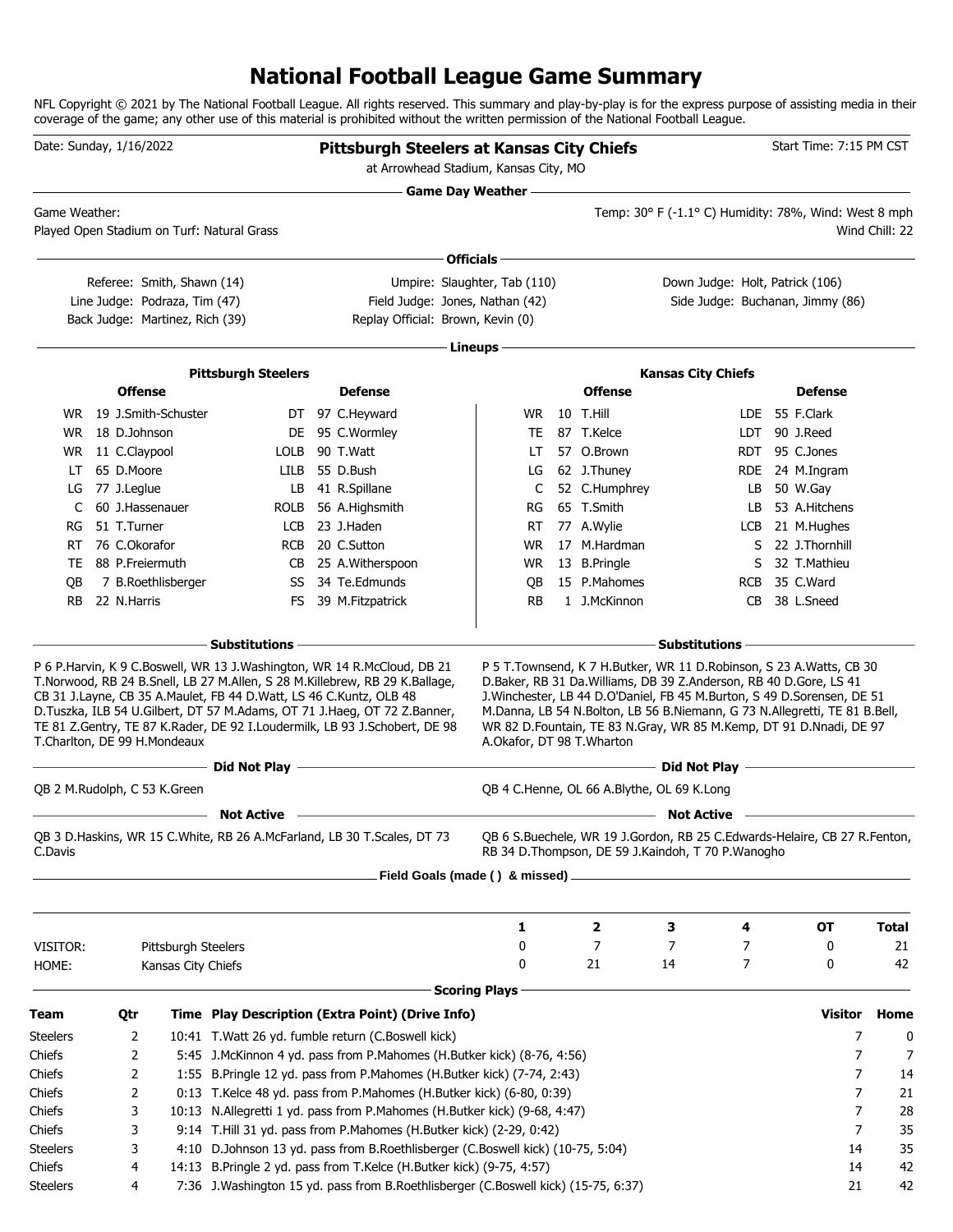## **National Football League Game Summary**

NFL Copyright © 2021 by The National Football League. All rights reserved. This summary and play-by-play is for the express purpose of assisting media in their coverage of the game; any other use of this material is prohibited without the written permission of the National Football League.

Paid Attendance: 73,253 Time: 3:01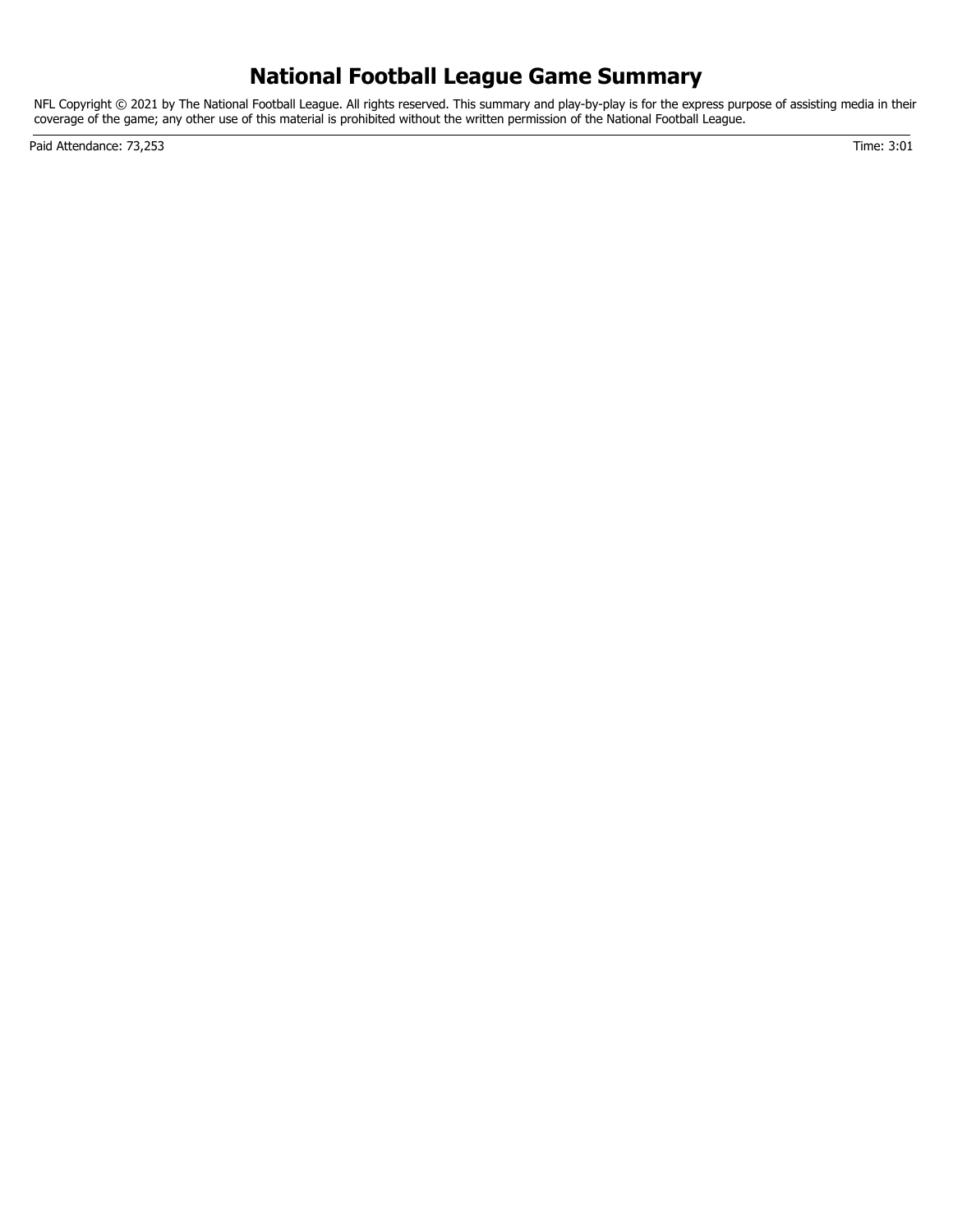# **Final Individual Statistics**

|                            |           |                            |            |                |                 | <b>Kansas City Chiefs</b> |                    |                      |           |                        |           |                |              |              |                |                   |              |
|----------------------------|-----------|----------------------------|------------|----------------|-----------------|---------------------------|--------------------|----------------------|-----------|------------------------|-----------|----------------|--------------|--------------|----------------|-------------------|--------------|
| <b>RUSHING</b>             |           | <b>Pittsburgh Steelers</b> | <b>ATT</b> | <b>YDS</b>     | <b>AVG</b>      | LG                        | <b>TD</b>          | <b>RUSHING</b>       |           |                        |           |                | <b>ATT</b>   | <b>YDS</b>   | <b>AVG</b>     | LG                | <b>TD</b>    |
| N.Harris                   |           |                            | 12         | 29             | 2.4             | 8                         | 0                  | J.McKinnon           |           |                        |           |                | 12           | 61           | 5.1            | 15                | 0            |
| <b>B.Snell</b>             |           |                            | 2          | 15             | 7.5             | 8                         | 0                  | P.Mahomes            |           |                        |           |                | 3            | 29           | 9.7            | 23                | 0            |
| K.Ballage                  |           |                            | 4          | 13             | 3.3             | 5                         | 0                  | M.Hardman            |           |                        |           |                | 2            | 6            | 3.0            | 6                 | 0            |
| <b>B.Roethlisberger</b>    |           |                            | 2          | $-1$           | $-0.5$          | 0                         | 0                  | Da.Williams          |           |                        |           |                | 1            | 4            | 4.0            | $\overline{4}$    | 0            |
|                            |           |                            |            |                |                 |                           |                    | D.Gore               |           |                        |           |                | 3            | 3            | 1.0            | 5                 | 0            |
|                            |           |                            |            |                |                 |                           |                    | M.Burton             |           |                        |           |                | 1            | 3            | 3.0            | 3                 | 0            |
| Total                      |           |                            | 20         | 56             | 2.8             | 8                         | 0                  | Total                |           |                        |           |                | 22           | 106          | 4.8            | 23                | 0            |
| <b>PASSING</b>             | ATT       | <b>CMP</b>                 | <b>YDS</b> | SK/YD          | TD              | LG IN                     | <b>RT</b>          | <b>PASSING</b>       |           |                        | ATT       | <b>CMP</b>     | <b>YDS</b>   | <b>SK/YD</b> | TD             | LG IN             | <b>RT</b>    |
| <b>B.Roethlisberger</b>    | 44        | 29                         | 215        | 2/14           | 2               | 22<br>0                   | 92.5               | P.Mahomes            |           |                        | 39        | 30             | 404          | 3/34         | 5              | 48<br>1           | 138.2        |
|                            |           |                            |            |                |                 |                           |                    | T.Kelce              |           |                        | 1         | 1              | 2            | 0/0          | 1              | 0<br>$\mathbf{2}$ | 118.8        |
| Total                      | 44        | 29                         | 215        | 2/14           | 2               | 22<br>0                   | 92.5               | Total                |           |                        | 40        | 31             | 406          | 3/34         | 6              | 48<br>1           | 138.1        |
| <b>PASS RECEIVING</b>      |           | <b>TAR</b>                 | <b>REC</b> | <b>YDS</b>     | <b>AVG</b>      | LG                        | TD                 |                      |           | <b>PASS RECEIVING</b>  |           | <b>TAR</b>     | <b>REC</b>   | <b>YDS</b>   | <b>AVG</b>     | LG                | <b>TD</b>    |
| D.Johnson                  |           | 10                         | 5          | 34             | 6.8             | 13                        | 1                  | J.McKinnon           |           |                        |           | 6              | 6            | 81           | 13.5           | 23                | 1            |
| J.Smith-Schuster           |           | 8                          | 5          | 26             | 5.2             | 7                         | 0                  | T.Kelce              |           |                        |           | 7              | 5            | 108          | 21.6           | 48                | 1            |
| Z.Gentry                   |           | 4                          | 4          | 33             | 8.3             | 11                        | 0                  | T.Hill               |           |                        |           | 5              | 5            | 57           | 11.4           | 31                | 1            |
| P.Freiermuth               |           | 5                          | 4          | 25             | 6.3             | 9                         | 0                  | <b>B.Pringle</b>     |           |                        |           | 7              | 5            | 37           | 7.4            | 15                | 2            |
| C.Claypool                 |           | 7                          | 3          | 25             | 8.3             | 16                        | 0                  | D.Robinson           |           |                        |           | 5              | 4            | 76           | 19.0           | 29                | 0            |
| J.Washington               |           | 3                          | 2          | 37             | 18.5            | 22                        | 1                  | M.Hardman            |           |                        |           | 4              | 4            | 43           | 10.8           | 41                | 0            |
| R.McCloud                  |           | 2                          | 2          | 20             | 10.0            | 12                        | 0                  | <b>B.Bell</b>        |           |                        |           | 1              | 1            | 3            | 3.0            | 3                 | 0            |
| <b>B.Snell</b>             |           | 2                          | 2          | 16             | 8.0             | 11                        | 0                  | N.Allegretti         |           |                        |           | 1              | 1            | 1            | 1.0            | 1                 | $\mathbf{1}$ |
| N.Harris                   |           | 2                          | 2          | $-1$           | $-0.5$          | 0                         | 0                  | N.Gray               |           |                        |           | 2              | 0            | 0            | 0.0            | 0                 | 0            |
| D.Watt                     |           |                            | 0          |                | 0.0             |                           | 0                  |                      |           |                        |           |                |              |              |                |                   |              |
|                            |           | 1                          |            | 0              |                 | 0                         |                    | Total                |           |                        |           |                |              |              |                |                   |              |
| Total                      |           | 44                         | 29         | 215            | 7.4             | 22                        | 2                  | <b>INTERCEPTIONS</b> |           |                        |           | 38             | 31           | 406          | 13.1           | 48                | 6            |
| <b>INTERCEPTIONS</b>       |           |                            | <b>NO</b>  | <b>YDS</b>     | <b>AVG</b>      | LG                        | TD                 |                      |           |                        |           |                | <b>NO</b>    | <b>YDS</b>   | <b>AVG</b>     | LG                | <b>TD</b>    |
| D.Bush                     |           |                            | 1          | 10             | 10.0            | 10                        | 0                  |                      |           |                        |           |                |              |              |                |                   |              |
| Total                      |           |                            | 1          | 10             | 10.0            | 10                        | 0                  | Total                |           |                        |           |                | 0            | 0            | 0              | 0                 | 0            |
| <b>PUNTING</b>             | <b>NO</b> | <b>YDS</b>                 | <b>AVG</b> | <b>NET</b>     | TB              | <b>IN20</b>               | LG                 | <b>PUNTING</b>       |           |                        | <b>NO</b> | <b>YDS</b>     | <b>AVG</b>   | <b>NET</b>   | ΤB             | <b>IN20</b>       | LG           |
| P.Harvin                   | 7         | 348                        | 49.7       | 40.9           | 0               | 1                         | 56                 | T.Townsend           |           |                        | 4         | 138            | 34.5         | 31.3         | 0              | 3                 | 41           |
| Total                      | 7         | 348                        | 49.7       | 40.9           | 0               | 1                         | 56                 | Total                |           |                        | 4         | 138            | 34.5         | 31.3         | 0              | 3                 | 41           |
| <b>PUNT RETURNS</b>        |           | <b>NO</b>                  | <b>YDS</b> | AVG            | FC              | LG                        | TD                 | <b>PUNT RETURNS</b>  |           |                        |           | <b>NO</b>      | <b>YDS</b>   | <b>AVG</b>   | FC             | LG                | <b>TD</b>    |
| R.McCloud                  |           | $\overline{2}$             | 13         | 6.5            | $\overline{2}$  | 8                         | 0                  | M.Hardman            |           |                        |           | 3              | 70           | 23.3         | 0              | 48                | 0            |
|                            |           |                            |            |                |                 |                           |                    | T.Hill               |           |                        |           | $\mathbf{1}$   | -8           | $-8.0$       | 0              | -8                | 0            |
|                            |           |                            |            |                |                 |                           |                    | M.Hughes             |           |                        |           | 0              | $\mathbf{0}$ | 0.0          | $\mathbf{1}$   | 0                 | 0            |
|                            |           |                            |            |                |                 |                           |                    | [DOWNED]             |           |                        |           | $\mathbf{1}$   | $\mathbf{0}$ | 0.0          | 0              | 0                 | 0            |
|                            |           |                            |            |                |                 |                           |                    |                      |           | [OUT OF BOUNDS]        |           | $\mathbf{1}$   | $\mathbf{0}$ | 0.0          | 0              | 0                 | 0            |
| Total                      |           | $\overline{2}$             | 13         | 6.5            | $\overline{2}$  | 8                         | 0                  | Total                |           |                        |           | $\overline{4}$ | 62           | 15.5         | 1              | 48                | 0            |
| <b>KICKOFF RETURNS</b>     |           | <b>NO</b>                  | <b>YDS</b> | <b>AVG</b>     | FC              | LG                        | TD                 |                      |           | <b>KICKOFF RETURNS</b> |           | <b>NO</b>      | <b>YDS</b>   | <b>AVG</b>   | FC             | LG                | <b>TD</b>    |
| R.McCloud                  |           | 3                          | 66         | 22.0           | 0               | 29                        | 0                  | <b>B.Pringle</b>     |           |                        |           | 2              | 50           | 25.0         | 0              | 27                | 0            |
| [TOUCHBACK]                |           | 4                          | 0          | 0.0            | 0               | 0                         | 0                  | [TOUCHBACK]          |           |                        |           | 1              | $\mathbf{0}$ | 0.0          | 0              | 0                 | 0            |
| Total                      |           | 3                          | 66         | 22.0           | 0               | 29                        | 0                  | Total                |           |                        |           | $\overline{2}$ | 50           | 25.0         | 0              | 27                | 0            |
| <b>Pittsburgh Steelers</b> |           |                            |            |                |                 |                           |                    |                      |           |                        |           |                |              |              |                |                   |              |
| <b>FUMBLES</b>             |           |                            |            | <b>FUM</b>     | <b>LOST</b>     |                           | <b>OWN-REC YDS</b> |                      | TD        | <b>FORCED</b>          |           | <b>OPP-REC</b> | <b>YDS</b>   | <b>TD</b>    | <b>OUT-BDS</b> |                   |              |
| N.Harris                   |           |                            |            | 1              |                 | 1                         | 0                  | $\mathbf 0$          | 0         | $\mathbf 0$            |           | 0              | 0            | $\mathbf 0$  |                | 0                 |              |
| <b>B.Roethlisberger</b>    |           |                            |            | 1              |                 | 0                         | 0                  | 0                    | 0         | 0                      |           | 0              | 0            | 0            |                | 0                 |              |
| <b>B.Snell</b>             |           |                            |            | 0              |                 | 0                         | 1                  | 9                    | 0         | 0                      |           | 0              | 0            | 0            |                | 0                 |              |
| C.Heyward                  |           |                            |            | 0              |                 | 0                         | 0                  | 0                    | 0         | 1                      |           | 0              | 0            | 0            |                | 0                 |              |
| T.Watt                     |           |                            |            | 0              |                 | 0                         | 0                  | 0                    | 0         | 0                      |           | 1              | 26           | 1            |                | 0                 |              |
| Total                      |           |                            |            | $\overline{2}$ |                 | 1                         | $\mathbf{1}$       | 9                    | 0         | 1                      |           | $\mathbf{1}$   | 26           | $\mathbf{1}$ |                | 0                 |              |
| <b>Kansas City Chiefs</b>  |           |                            |            |                |                 |                           |                    |                      |           |                        |           |                |              |              |                |                   |              |
| <b>FUMBLES</b>             |           |                            |            |                | <b>FUM LOST</b> |                           | <b>OWN-REC YDS</b> |                      | <b>TD</b> | <b>FORCED</b>          |           | <b>OPP-REC</b> | <b>YDS</b>   | TD           | <b>OUT-BDS</b> |                   |              |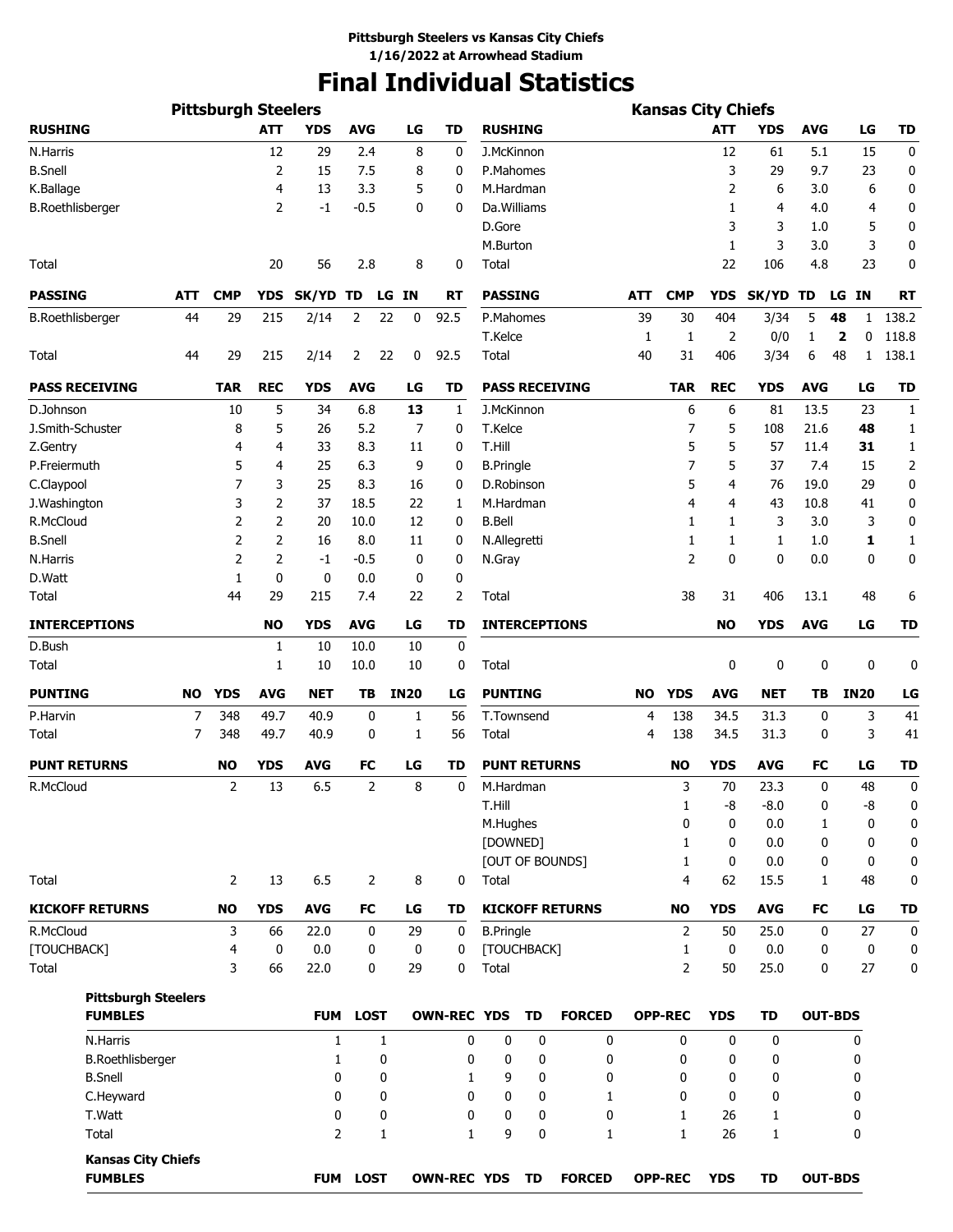# **Final Individual Statistics**

| Da. Williams |   | 1 | -3   | 0           | 0 | 0 | 0 | -0 |
|--------------|---|---|------|-------------|---|---|---|----|
| M.Hardman    | 0 | 0 | $-2$ | 0           | 0 | 0 | 0 | 0  |
| W.Gay        | 0 | 0 | 0    | 0           |   | 0 | 0 | 0  |
| F.Clark      | 0 | 0 | 0    | 0           | 0 |   | 0 | 0  |
| Total        |   |   | -5   | $\mathbf 0$ |   | 0 | 0 |    |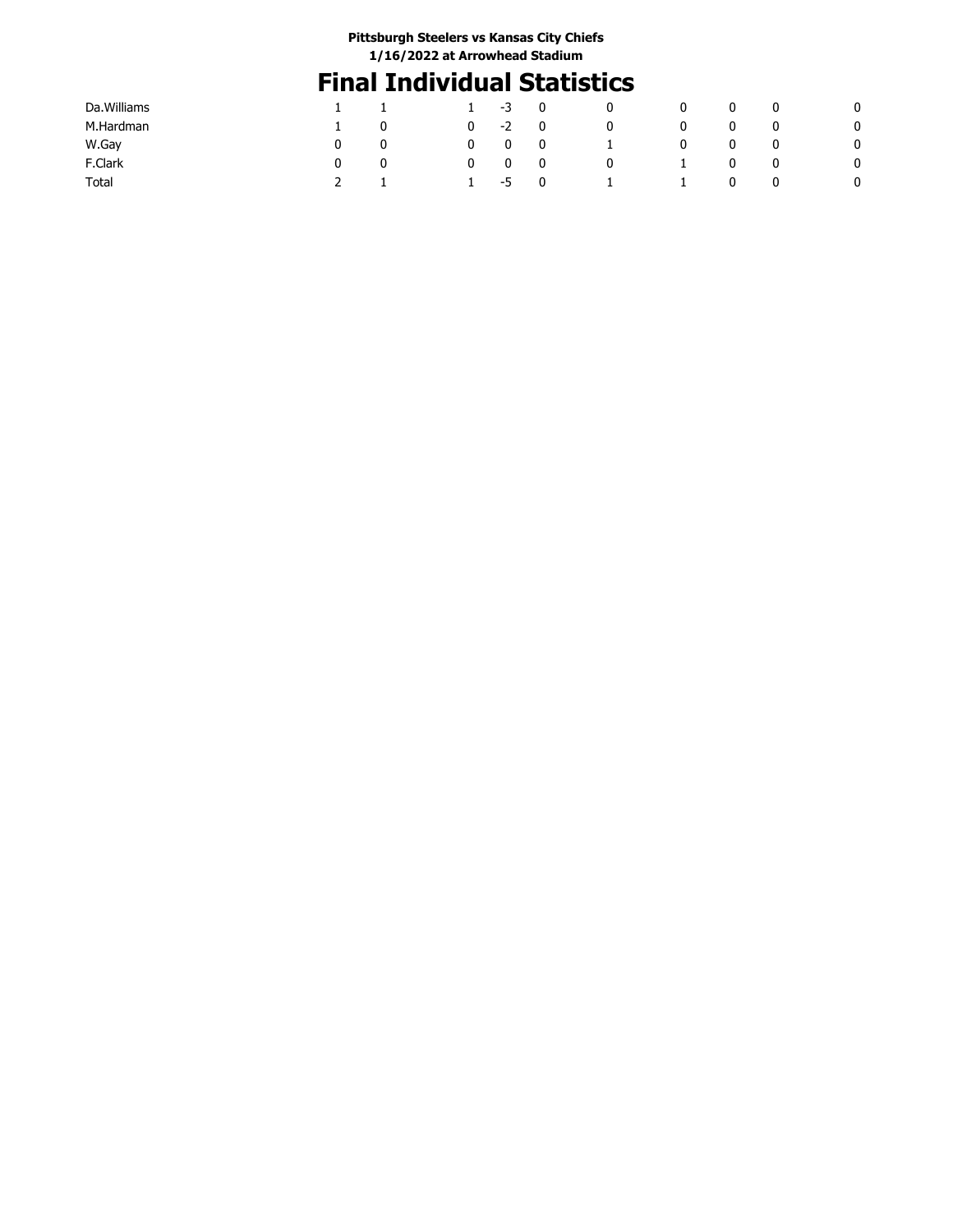## **Final Team Statistics**

|                                                      | <b>Visitor</b>  | Home           |
|------------------------------------------------------|-----------------|----------------|
|                                                      | <b>Steelers</b> | <b>Chiefs</b>  |
| <b>TOTAL FIRST DOWNS</b>                             | 19              | 26             |
| By Rushing                                           | 3               | 6              |
| By Passing                                           | 15              | 19             |
| <b>By Penalty</b>                                    | $\mathbf{1}$    | 1              |
| THIRD DOWN EFFICIENCY                                | 7-16-43.8%      | 8-12-66.7%     |
| <b>FOURTH DOWN EFFICIENCY</b>                        | 2-2-100.0%      | $0 - 0 - 0.0%$ |
| <b>TOTAL NET YARDS</b>                               | 257             | 478            |
| Total Offensive Plays (inc. times thrown passing)    | 66              | 65             |
| Average gain per offensive play                      | 3.9             | 7.4            |
| <b>NET YARDS RUSHING</b>                             | 56              | 106            |
| <b>Total Rushing Plays</b>                           | 20              | 22             |
| Average gain per rushing play                        | 2.8             | 4.8            |
| Tackles for a loss-number and yards                  | $2 - 4$         | $4 - 9$        |
| <b>NET YARDS PASSING</b>                             | 201             | 372            |
| Times thrown - yards lost attempting to pass         | $2 - 14$        | $3 - 34$       |
| Gross yards passing                                  | 215             | 406            |
| <b>PASS ATTEMPTS-COMPLETIONS-HAD INTERCEPTED</b>     | 44-29-0         | $40 - 31 - 1$  |
| Avg gain per pass play (inc.# thrown passing)        | 4.4             | 8.7            |
| <b>KICKOFFS Number-In End Zone-Touchbacks</b>        | $4 - 1 - 1$     | $7 - 5 - 4$    |
| <b>PUNTS Number and Average</b>                      | $7 - 49.7$      | 4-34.5         |
| <b>Had Blocked</b>                                   | 0               | 0              |
| <b>FGs - PATs Had Blocked</b>                        | $0 - 0$         | $0 - 0$        |
| <b>Net Punting Average</b>                           | 40.9            | 31.3           |
| <b>TOTAL RETURN YARDAGE (Not Including Kickoffs)</b> | 23              | 62             |
| No. and Yards Punt Returns                           | $2 - 13$        | $4 - 62$       |
| No. and Yards Kickoff Returns                        | $3 - 66$        | $2 - 50$       |
| No. and Yards Interception Returns                   | $1 - 10$        | $0 - 0$        |
| <b>PENALTIES Number and Yards</b>                    | $4 - 45$        | $3 - 25$       |
| <b>FUMBLES Number and Lost</b>                       | $2 - 1$         | $2 - 1$        |
| <b>TOUCHDOWNS</b>                                    | 3               | 6              |
| Rushing                                              | 0               | 0              |
| Passing                                              | 2               | 6              |
| Fumbles                                              | $\mathbf{1}$    | 0              |
| <b>EXTRA POINTS Made-Attempts</b>                    | $3 - 3$         | $6-6$          |
| Kicking Made-Attempts                                | $3 - 3$         | $6-6$          |
| <b>FIELD GOALS Made-Attempts</b>                     | $0-0$           | $0 - 0$        |
| <b>RED ZONE EFFICIENCY</b>                           | 2-3-67%         | 4-4-100%       |
| <b>GOAL TO GO EFFICIENCY</b>                         | $0 - 0 - 0%$    | 3-3-100%       |
| <b>SAFETIES</b>                                      | 0               | 0              |
| <b>FINAL SCORE</b>                                   | 21              | 42             |
| TIME OF POSSESSION                                   | 30:00           | 30:00          |
|                                                      |                 |                |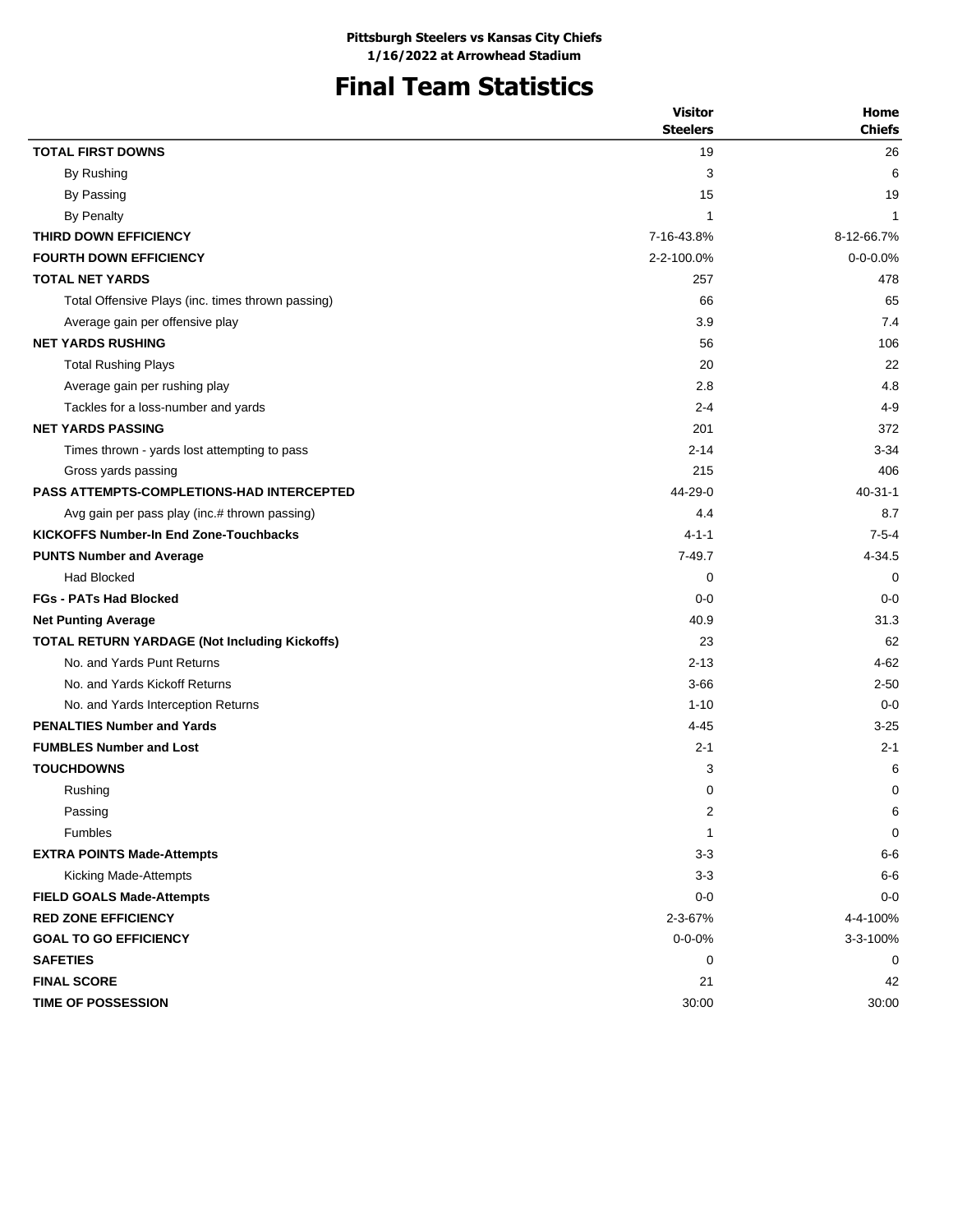# **Ball Possession And Drive Chart**

#### **Pittsburgh Steelers**

| #  | Time<br>Recd | Time<br>Lost | <b>Time How Ball</b><br><b>Poss Obtained</b> | <b>Drive</b><br>Began | #<br><b>Play</b> | Yds<br>Gain | Yds<br><b>Pen</b> | Net<br>Yds | 1st<br>Down  | Last<br><b>Scrm</b> | <b>How Given</b><br>Up |
|----|--------------|--------------|----------------------------------------------|-----------------------|------------------|-------------|-------------------|------------|--------------|---------------------|------------------------|
|    | 15:00        | 13:17        | 1:43 Kickoff                                 | <b>PIT 25</b>         | 3                | 0           | 0                 | 0          | $\mathbf{0}$ | <b>PIT 25</b>       | Punt                   |
|    | 11:57        | 10:51        | $1:06$ Punt                                  | <b>PIT 23</b>         |                  | 2           | 0                 | 2          | 0            | <b>PIT 25</b>       | Punt                   |
| 3  | 8:45         | 6:30         | 2:15 Punt                                    | <b>PIT 18</b>         | 3                | $-3$        | 0                 | $-3$       | 0            | PIT 15              | Punt                   |
| 4  | 6:22         | 3:58         | 2:24 Interception                            | <b>PIT 30</b>         | 5                | 13          | -5                | 8          |              | PIT 38              | Punt                   |
| 5  | 15:00        | 11:13        | 3:47 Punt                                    | <b>PIT 19</b>         | 6                | 20          | 0                 | 20         | 1            | PIT 39              | Punt                   |
| 6  | 5:45         | 4:38         | 1:07 Kickoff                                 | <b>PIT 25</b>         | 3                | 8           | 0                 | 8          | 0            | PIT 33              | Punt                   |
| 7  | 1:55         | 0:52         | 1:03 Kickoff                                 | <b>PIT 14</b>         | 3                | 5           | 0                 | 5          | $\mathbf{0}$ | <b>PIT 19</b>       | Punt                   |
| 8  | 0:13         | 0:00         | $0:13$ Kickoff                               | <b>PIT 25</b>         |                  | $-1$        | 0                 | -1         | $\mathbf{0}$ | <b>PIT 25</b>       | End of Half            |
| 9  | 10:13        | 9:56         | 0:17 Kickoff                                 | <b>PIT 30</b>         |                  | $-1$        | $\mathbf{0}$      | $-1$       | $\mathbf{0}$ | PIT 30              | Fumble                 |
| 10 | 9:14         | 4:10         | 5:04 Kickoff                                 | <b>PIT 25</b>         | 10               | 75          | $\Omega$          | 75         | 5            | * KC 13             | Touchdown              |
| 11 | 14:13        | 7:36         | 6:37 Kickoff                                 | <b>PIT 25</b>         | 15               | 70          | 5                 | 75         | 6            | * KC 15             | Touchdown              |
| 12 | 4:24         | 0:00         | 4:24 Punt                                    | <b>PIT 19</b>         | 13               | 78          | 0                 | 78         | 6            | * KC 14             | End of Game            |

(278) Average PIT 23

#### **Kansas City Chiefs**

| <b>How Given</b> |
|------------------|
|                  |
|                  |
| Interception     |
|                  |
|                  |
| Touchdown        |
| Touchdown        |
| Touchdown        |
| Touchdown        |
| Touchdown        |
| Touchdown        |
|                  |
|                  |

(422) Average KC 35

**\* inside opponent's 20**

|                | Time of Possession by Quarter          | 1st                  | 2nd  | 3rd  | 4th               | ΟТ | Total |
|----------------|----------------------------------------|----------------------|------|------|-------------------|----|-------|
| <b>Visitor</b> | Pittsburgh Steelers                    | 7:28                 | 6:10 | 5:21 | 11:01             |    | 30:00 |
| Home           | Kansas City Chiefs                     | 7:32                 | 8:50 | 9:39 | 3:59              |    | 30:00 |
|                | <b>Kickoff Drive No.-Start Average</b> | Steelers: 7 - PIT 24 |      |      | Chiefs: 3 - KC 27 |    |       |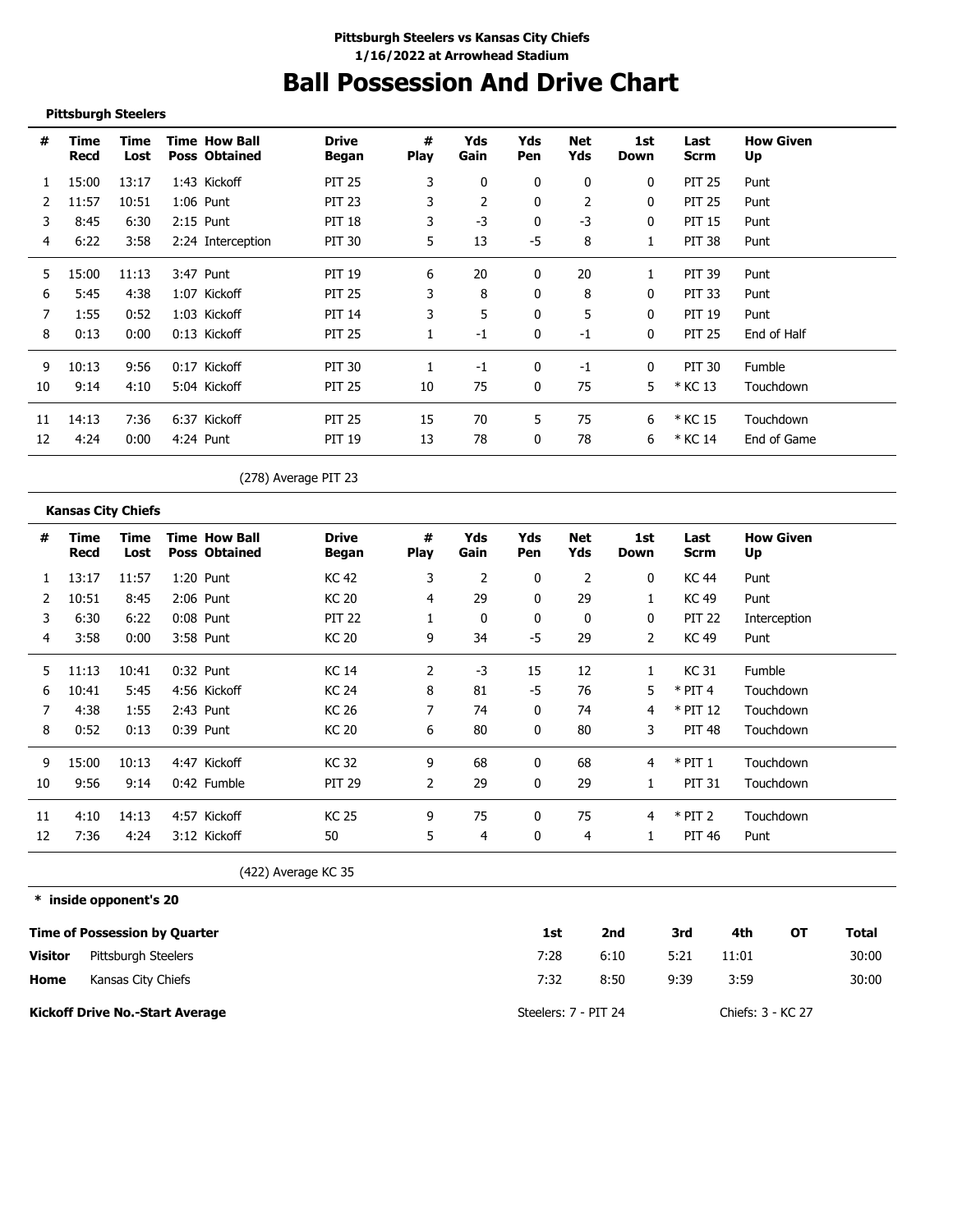# **Final Defensive Statistics**

| <b>Pittsburgh Steelers</b> |              |              |                 |              | <b>Reqular Defensive Plays</b> |                |   |              |           |           |           |            | <b>Special Teams</b> |    |             |           |             | <b>Misc</b> |             |             |
|----------------------------|--------------|--------------|-----------------|--------------|--------------------------------|----------------|---|--------------|-----------|-----------|-----------|------------|----------------------|----|-------------|-----------|-------------|-------------|-------------|-------------|
|                            | <b>TKL</b>   |              | <b>AST COMB</b> | <b>SK</b>    |                                | <b>YDS TFL</b> | Q | <b>IN</b>    | <b>PD</b> | <b>FF</b> | <b>FR</b> | <b>TKL</b> | <b>AST</b>           | FF | <b>FR</b>   | <b>BL</b> | <b>TKL</b>  | <b>AST</b>  | <b>FF</b>   | <b>FR</b>   |
| Te.Edmunds                 | 6            | 0            | 6               | 0            | 0                              | 0              | 0 | 0            | 0         | 0         | 0         | 0          | 0                    | 0  | 0           | 0         | $\Omega$    | 0           | 0           | $\mathbf 0$ |
| M.Fitzpatrick              | 5            | 1            | 6               | 0            | 0                              | 0              | 0 | 0            | 0         | 0         | 0         | 0          | 0                    | 0  | 0           | 0         | 0           | 0           | 0           | 0           |
| J.Haden                    | 4            | 2            | 6               | $\Omega$     | 0                              | 0              | 0 | $\mathbf{0}$ | 0         | 0         | 0         | 0          | 0                    | 0  | 0           | 0         | 0           | 0           | 0           | 0           |
| C.Sutton                   | 5            | 0            | 5               | 0            | 0                              | 1              | 0 | 0            | 0         | 0         | 0         | 0          | 0                    | 0  | 0           | 0         | 0           | 0           | 0           | 0           |
| R.Spillane                 | 5            | 0            | 5               | $\Omega$     | 0                              | 0              | 0 | $\mathbf{0}$ | 0         | 0         | 0         | 0          | $\mathbf{0}$         | 0  | 0           | 0         | 0           | 0           | 0           | $\mathbf 0$ |
| C.Heyward                  | 2            | 2            | 4               | 0            | $\mathbf{0}$                   | 0              | 0 | 0            | 0         |           | 0         | 0          | 0                    | 0  | 0           | 0         | 0           | 0           | n           | 0           |
| T.Watt                     | 3            | 0            | 3               | $\mathbf{1}$ | 14                             | 2              | 3 | $\mathbf{0}$ | 1         | 0         | 1         | 0          | 0                    | 0  | 0           | 0         | 0           | 0           | 0           | 0           |
| A.Highsmith                | 2            | 1            | 3               | 1            | 10                             | 1              | 1 | 0            | 0         | 0         | 0         | 0          | 0                    | 0  | 0           | 0         | 0           | 0           | 0           | 0           |
| I.Loudermilk               | 1            | 2            | 3               | $\mathbf{0}$ | $\mathbf{0}$                   | 0              | 0 | 0            | 0         | 0         | 0         | 0          | 0                    | 0  | 0           | 0         | 0           | 0           | 0           | 0           |
| M.Adams                    | 2            | 0            | 2               | $\mathbf{1}$ | 10                             |                |   | 0            | 0         | 0         | 0         | 0          | 0                    | 0  | 0           | 0         | 0           | 0           | 0           | 0           |
| C.Wormley                  | 2            | 0            | 2               | 0            | $\mathbf{0}$                   | 1              |   | $\mathbf{0}$ | 0         | 0         | 0         | 0          | 0                    | 0  | 0           | 0         | 0           | 0           | 0           | 0           |
| A.Witherspoon              | 2            | 0            | 2               | 0            | 0                              | 0              | 0 | $\mathbf 0$  | 0         | 0         | 0         | 0          | 0                    | 0  | 0           | 0         | 0           | 0           | 0           | 0           |
| J.Schobert                 | 1            | $\mathbf{1}$ | $\overline{2}$  | $\mathbf{0}$ | 0                              | 1              | 0 | $\mathbf{0}$ | 0         | 0         | 0         | 0          | $\Omega$             | 0  | 0           | 0         | 0           | 0           | 0           | 0           |
| T.Norwood                  | n            | 2            | $\overline{2}$  | 0            | 0                              | 0              | 0 | 0            | 2         | 0         | 0         | 0          | 0                    | 0  | 0           | 0         | 0           | 0           | 0           | 0           |
| T.Charlton                 |              | 0            | $\mathbf{1}$    | 0            | 0                              | 0              |   | 0            | 0         | 0         | 0         | 0          | 0                    | 0  | 0           | 0         | 0           | 0           | 0           | 0           |
| D.Bush                     | 1            | 0            | 1               | 0            | 0                              | 0              | 0 | 1            | 1         | 0         | 0         | 0          | 0                    | 0  | 0           | 0         | 0           | 0           | 0           | 0           |
| D.Tuszka                   | 1            | 0            | $\mathbf{1}$    | $\mathbf{0}$ | 0                              | 1              | 0 | 0            | 0         | 0         | 0         | $\Omega$   | 1                    | 0  | 0           | 0         | 0           | 0           | 0           | 0           |
| M.Killebrew                | n            | 1            | 1               | 0            | 0                              | 0              | 0 | 0            | 0         | 0         | 0         | 1          | 1                    | 0  | 0           | 0         | 0           | 0           | 0           | 0           |
| M.Allen                    | 0            | 1            | $\mathbf{1}$    | 0            | 0                              | 0              | 0 | 0            | 0         | 0         | 0         | 0          | 1                    | 0  | 0           | 0         | 0           | 0           | 0           | 0           |
| H.Mondeaux                 | 0            | 1            | 1               | 0            | 0                              | 0              | 0 | 0            | 0         | 0         | 0         | 0          | 0                    | 0  | 0           | 0         | 0           | 0           | 0           | 0           |
| D.Watt                     | $\mathbf{0}$ | 0            | 0               | $\mathbf{0}$ | 0                              | 0              | 0 | 0            | 0         | 0         | 0         | 2          | 0                    | 0  | 0           | 0         | 0           | 0           | 0           | 0           |
| J.Layne                    | 0            | 0            | 0               | 0            | 0                              | 0              | 0 | 0            | 0         | 0         | 0         | 1          | 0                    | 0  | 0           | 0         | 0           | 0           | 0           | 0           |
| A.Maulet                   | n            | 0            | 0               | $\Omega$     | 0                              | 0              | 0 | 0            | 0         | 0         | 0         | 0          | 1                    | 0  | 0           | 0         | 0           | 0           | 0           | 0           |
| <b>B.Snell</b>             | 0            | 0            | 0               | 0            | 0                              | 0              | 0 | 0            | 0         | 0         | 0         | 0          | 0                    | 0  | 0           | 0         | 0           | 0           | 0           | 1           |
| <b>Total</b>               | 43           | 14           | 57              | 3            | 34                             | 8              | 7 | 1            | 4         | 1         | 1         | 4          | 4                    | 0  | $\mathbf 0$ | 0         | $\mathbf 0$ | 0           | $\mathbf 0$ | 1           |

**TKL = Tackle AST = Assist COMB = Combined QH=QB Hit IN = Interception PD = Pass Defense FF = Forced Fumble FR = Fumble Recovery**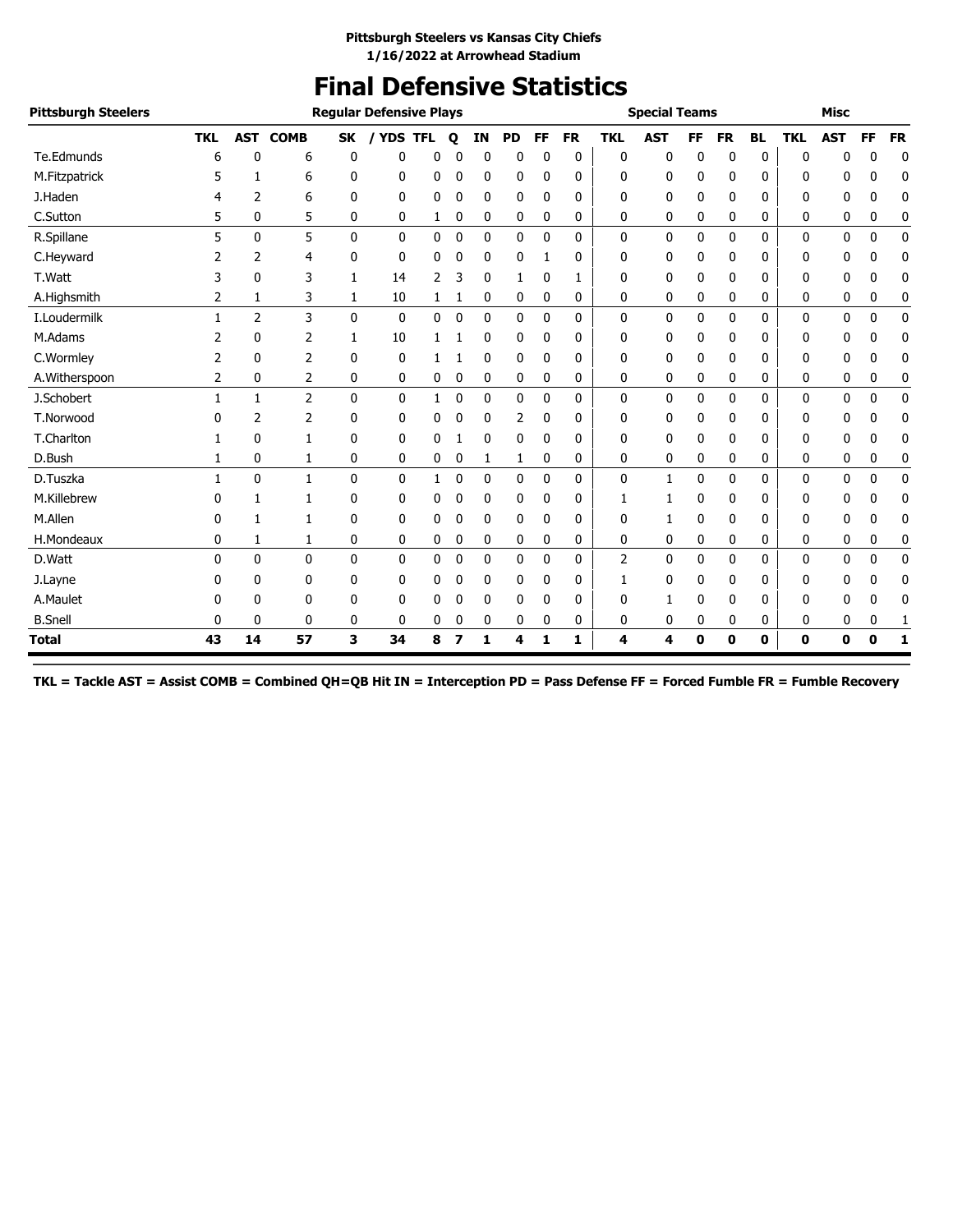# **Final Defensive Statistics**

| <b>Kansas City Chiefs</b> |                |            |                |              | <b>Regular Defensive Plays</b> |               |   |    |           |              |           |            | <b>Special Teams</b> |           |              |              |            | <b>Misc</b> |           |           |
|---------------------------|----------------|------------|----------------|--------------|--------------------------------|---------------|---|----|-----------|--------------|-----------|------------|----------------------|-----------|--------------|--------------|------------|-------------|-----------|-----------|
|                           | <b>TKL</b>     | <b>AST</b> | <b>COMB</b>    | <b>SK</b>    | <b>YDS</b>                     | <b>TFL OH</b> |   | IN | <b>PD</b> | <b>FF</b>    | <b>FR</b> | <b>TKL</b> | <b>AST</b>           | <b>FF</b> | <b>FR</b>    | <b>BL</b>    | <b>TKL</b> | <b>AST</b>  | <b>FF</b> | <b>FR</b> |
| L.Sneed                   | 6              | 2          | 8              | 0            | 0                              | 0             | 0 | 0  | 0         | ŋ            | 0         | 0          | 0                    | 0         | 0            | $\mathbf{0}$ | 0          | 0           | 0         | 0         |
| N.Bolton                  |                | 2          | 7              | 0            | 0                              | 0             | 0 | 0  | 0         | 0            | 0         | 1          | 0                    | 0         | 0            | 0            | 0          | 0           | 0         | 0         |
| C.Ward                    | 5              | 1          | 6              | 0            | 0                              | 0             | 0 | 0  | 1         | 0            | 0         | 0          | 0                    | 0         | 0            | 0            | 0          | 0           | 0         | 0         |
| J.Thornhill               |                | 3          | 5              | $\mathbf{0}$ | 0                              | 0             | 0 | 0  | 0         | 0            | 0         | 0          | 0                    | 0         | 0            | 0            | 0          | 0           | 0         | 0         |
| A.Watts                   | 3              | 1          | $\overline{4}$ | $\mathbf{0}$ | 0                              | 0             | 0 | 0  | 0         | 0            | 0         | 0          | 0                    | 0         | 0            | 0            | 0          | 0           | 0         | 0         |
| F.Clark                   |                | 2          | 4              | 0            | 0                              | 0             | 0 | 0  | 0         | 0            |           | 0          | 0                    | 0         | 0            | 0            | 0          | 0           | 0         | 0         |
| D.Sorensen                | 2              | 2          | 4              | 0            | 0                              | 0             | 0 | 0  | 0         | 0            | 0         | 0          | 0                    | 0         | 0            | 0            | 0          | 0           | 0         | 0         |
| A.Hitchens                | 1              | 3          | 4              | 0            | 0                              | 1             | 0 | 0  | 0         | 0            | 0         | 0          | 0                    | 0         | 0            | 0            | 0          | 0           | 0         | 0         |
| D.Nnadi                   | $\overline{2}$ | 1          | 3              | $\mathbf{0}$ | $\mathbf{0}$                   | 0             | 0 | 0  | 0         | $\mathbf{0}$ | 0         | 0          | 0                    | 0         | $\mathbf{0}$ | 0            | 0          | 0           | 0         | 0         |
| <b>B.Niemann</b>          |                | 1          | 3              | 0            | 0                              | 0             | 0 | 0  | 0         | 0            | 0         | 0          | 0                    | 0         | 0            | 0            | 0          | 0           | 0         | 0         |
| W.Gay                     |                | 0          | 2              | 0            | 0                              | 0             |   | 0  | 0         |              | 0         | 0          | 0                    | 0         | 0            | 0            | 0          | 0           | 0         | 0         |
| M.Hughes                  | 2              | 0          | 2              | 0            | 0                              | 0             | 0 | 0  | 0         | 0            | 0         | 0          | 0                    | 0         | 0            | 0            | 0          | 0           | 0         | 0         |
| J.Reed                    |                | 1          | 2              | $\mathbf{0}$ | $\mathbf{0}$                   | 0             | 0 | 0  | 0         | 0            | 0         | 0          | 0                    | 0         | 0            | $\mathbf{0}$ | 0          | 0           | 0         | 0         |
| A.Okafor                  |                | 1          | 2              | 0            | 0                              | 0             | 0 | 0  | 0         | 0            | 0         | 0          | 0                    | 0         | 0            | 0            | 0          | 0           | 0         | 0         |
| C.Jones                   |                | 2          | $\overline{2}$ | 0            | 0                              | 0             | 0 | 0  | 0         | 0            | 0         | 0          | 0                    | 0         | 0            | 0            | 0          | 0           | 0         | 0         |
| M.Danna                   |                | 0          | 1              | 1            | 3                              | 1             | 2 | 0  | 0         | 0            | 0         | 0          | 0                    | 0         | 0            | 0            | 0          | 0           | 0         | 0         |
| T.Wharton                 |                | 0          | $\mathbf{1}$   | $\mathbf{1}$ | 11                             | 1             |   | 0  | 1         | $\mathbf{0}$ | 0         | 0          | 0                    | 0         | 0            | 0            | 0          | 0           | 0         | 0         |
| M.Ingram                  |                | 0          | 1              | 0            | 0                              | 0             | 0 | 0  | 0         | 0            | 0         | 0          | 0                    | 0         | 0            | 0            | 0          | 0           | 0         | 0         |
| N.Gray                    | 0              | 0          | 0              | 0            | 0                              | 0             | 0 | 0  | 0         | 0            | 0         | 2          | 0                    | 0         | 0            | 0            | 0          | 0           | 0         | 0         |
| Z.Anderson                | 0              | 0          | 0              | 0            | 0                              | 0             | 0 | 0  | 0         | 0            | 0         | 1          | 0                    | 0         | 0            | 0            | 0          | 0           | 0         | 0         |
| M.Kemp                    | 0              | 0          | $\mathbf{0}$   | $\mathbf{0}$ | $\mathbf{0}$                   | 0             | 0 | 0  | 0         | $\mathbf 0$  | 0         | 1          | 0                    | 0         | $\mathbf{0}$ | 0            | 0          | 0           | 0         | 0         |
| T.Smith                   |                | 0          | 0              | 0            | 0                              | 0             | 0 | 0  | 0         | 0            | 0         | 0          | 0                    | 0         | 0            | 0            | 1          | 0           | 0         | 0         |
| Da. Williams              |                | 0          | 0              | 0            | 0                              | 0             |   | 0  | 0         | 0            | 0         | 0          | 0                    | 0         | 0            | 0            | 0          | 0           | 0         | 1         |
| <b>Total</b>              | 39             | 22         | 61             | 2            | 14                             | 3             |   | 0  | 2         |              | 1         | 5          | 0                    | Ω         | 0            | 0            | 1          | 0           | Ω         | 1         |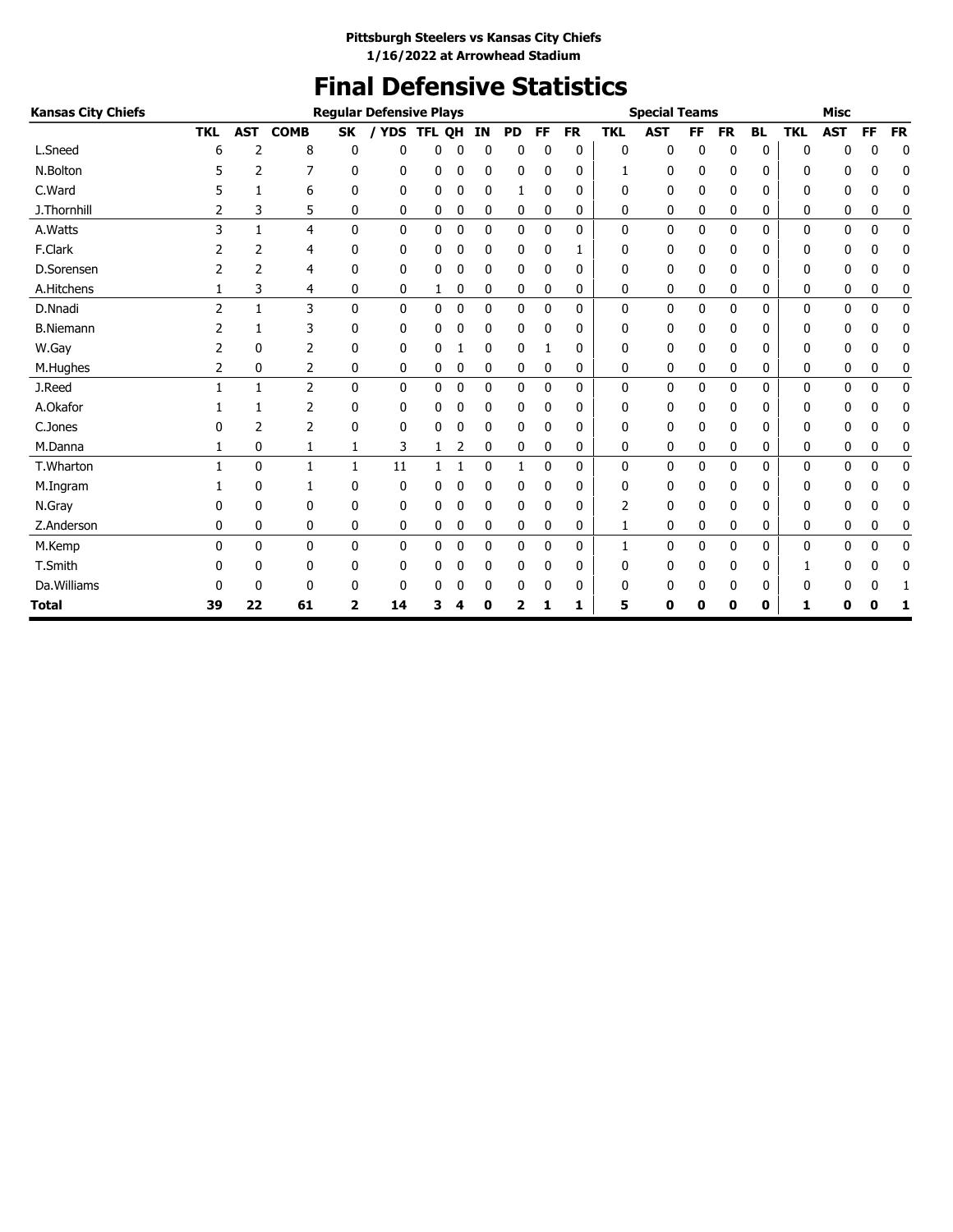### **Pittsburgh Steelers vs Kansas City Chiefs**

**1/16/2022 at Arrowhead Stadium**

# **First Half Summary**

|                          |     | PERIOD SCORES                                                               |                                                                           | TIME OF POSSESSION  |                    |      |
|--------------------------|-----|-----------------------------------------------------------------------------|---------------------------------------------------------------------------|---------------------|--------------------|------|
| <b>Steelers</b>          |     | 13:38                                                                       |                                                                           |                     |                    |      |
| Chiefs                   |     | $0\ 21 = 21$                                                                | Chiefs                                                                    | 16:22               |                    |      |
|                          |     |                                                                             | <b>Scoring Plays</b>                                                      |                     |                    |      |
| <b>Team</b>              | Qtr | Time Play Description (Extra Point) (Drive Info)                            |                                                                           |                     | <b>Visitor</b>     | Home |
| <b>Steelers</b>          | 2   | 10:41 T. Watt 26 yd. fumble return (C. Boswell kick)                        |                                                                           |                     |                    | 0    |
| <b>Chiefs</b>            |     |                                                                             | 5:45 J.McKinnon 4 yd. pass from P.Mahomes (H.Butker kick) (8-76, 4:56)    |                     |                    |      |
| <b>Chiefs</b>            |     |                                                                             | 1:55 B. Pringle 12 yd. pass from P. Mahomes (H. Butker kick) (7-74, 2:43) |                     |                    | 14   |
| <b>Chiefs</b>            |     | $0:13$ T. Kelce 48 yd. pass from P. Mahomes (H. Butker kick) $(6-80, 0:39)$ |                                                                           |                     | 21                 |      |
|                          |     |                                                                             |                                                                           | Pittsburgh Steelers | Kansas City Chiefs |      |
| <b>TOTAL FIRST DOWNS</b> |     |                                                                             |                                                                           |                     | 16                 |      |

| IUIAL FIRƏI DUWNƏ                          |               | 10            |
|--------------------------------------------|---------------|---------------|
| First Downs Rushing-Passing-by Penalty     | $0 - 2 - 0$   | $3 - 12 - 1$  |
| <b>THIRD DOWN EFFICIENCY</b>               | 1-8-12.5%     | 4-7-57.1%     |
| <b>TOTAL NET YARDS</b>                     | 44            | 302           |
| <b>Total Offensive Plays</b>               | 27            | 40            |
| <b>NET YARDS RUSHING</b>                   | 31            | 71            |
| <b>NET YARDS PASSING</b>                   | 13            | 231           |
| Gross Yards Passing                        | 24            | 241           |
| Times thrown-yards lost attempting to pass | $1 - 11$      | $1 - 10$      |
| Pass Attempts-Completions-Had Intercepted  | $14 - 5 - 0$  | $28 - 19 - 1$ |
| <b>Punts-Number and Average</b>            | $7 - 49.7$    | $3 - 35.3$    |
| <b>Penalties-Number and Yards</b>          | $3 - 35$      | $2 - 10$      |
| <b>Fumbles-Number and Lost</b>             | $0 - 0$       | $2 - 1$       |
| <b>Red Zone Efficiency</b>                 | $0 - 0 - 0%$  | 2-2-100%      |
| <b>Average Drive Start</b>                 | <b>PIT 22</b> | KC 30         |
|                                            |               |               |

|                            | <b>Pittsburgh Steelers</b> |            |                 |                                |             |   |              |   |           |             |                  |    |                       |              |            | <b>Kansas City Chiefs</b> |                |              |            |             |       |                |              |
|----------------------------|----------------------------|------------|-----------------|--------------------------------|-------------|---|--------------|---|-----------|-------------|------------------|----|-----------------------|--------------|------------|---------------------------|----------------|--------------|------------|-------------|-------|----------------|--------------|
| <b>RUSHING</b>             |                            |            | <b>ATT</b>      | <b>YDS</b>                     | <b>AVG</b>  |   | LG           |   | <b>TD</b> |             | <b>RUSHING</b>   |    |                       |              |            |                           | <b>ATT</b>     | <b>YDS</b>   |            | <b>AVG</b>  |       | LG             | <b>TD</b>    |
| N.Harris                   |                            |            | 10              | 27                             | 2.7         |   | 8            |   | 0         |             | J.McKinnon       |    |                       |              |            |                           | 6              | 40           |            | 6.7         |       | 15             | $\mathbf{0}$ |
| K.Ballage                  |                            |            | 1               | 5                              | 5.0         |   | 5            |   | 0         |             | P.Mahomes        |    |                       |              |            |                           | 2              | 25           |            | 12.5        |       | 23             | 0            |
| <b>B.Roethlisberger</b>    |                            |            | 1               | $-1$                           | $-1.0$      |   | $-1$         |   | 0         |             | Da. Williams     |    |                       |              |            |                           | 1              | 4            |            | 4.0         |       | $\overline{4}$ | 0            |
|                            |                            |            |                 |                                |             |   |              |   |           |             | D.Gore           |    |                       |              |            |                           | 1              | 2            |            | 2.0         |       | 2              | 0            |
|                            |                            |            |                 |                                |             |   |              |   |           |             | M.Hardman        |    |                       |              |            |                           | 1              | $\mathbf{0}$ |            | 0.0         |       | $\mathbf{0}$   | 0            |
| Total                      |                            |            | 12              | 31                             | 2.6         |   | 8            |   | 0         |             | Total            |    |                       |              |            |                           | 11             | 71           |            | 6.5         |       | 23             | 0            |
| <b>PASSING</b>             | <b>ATT</b>                 | <b>CMP</b> | <b>YDS</b>      | <b>SK/YD</b>                   | TD          |   | LG IN        |   | <b>RT</b> |             | <b>PASSING</b>   |    |                       |              | <b>ATT</b> | <b>CMP</b>                | <b>YDS</b>     | <b>SK/YD</b> | TD         |             | LG IN |                | <b>RT</b>    |
| <b>B.Roethlisberger</b>    | 14                         | 5          | 24              | 1/11                           | 0           | 7 | 0            |   | 44.3      |             | P.Mahomes        |    |                       |              | 28         | 19                        | 241            | 1/10         |            | 3           | 48    | 1              | 115.3        |
| Total                      | 14                         | 5          | 24              | 1/11                           | $\mathbf 0$ | 7 | $\mathbf{0}$ |   | 44.3      |             | Total            |    |                       |              | 28         | 19                        | 241            | 1/10         |            | 3           | 48    | 1              | 115.3        |
| <b>PASS RECEIVING</b>      |                            | <b>TAR</b> | <b>REC</b>      | <b>YDS</b>                     | <b>AVG</b>  |   | LG           |   | TD        |             |                  |    | <b>PASS RECEIVING</b> |              |            | <b>TAR</b>                | <b>REC</b>     | <b>YDS</b>   |            | <b>AVG</b>  |       | LG             | <b>TD</b>    |
| D.Johnson                  |                            | 6          | 2               | 9                              | 4.5         |   | 5            |   | 0         |             | J.McKinnon       |    |                       |              |            | 5                         | 5              | 58           |            | 11.6        |       | 20             | 1            |
| P.Freiermuth               |                            | 3          | $\overline{2}$  | 8                              | 4.0         |   | 5            |   | 0         |             | T.Kelce          |    |                       |              |            | 5                         | 3              | 94           |            | 31.3        |       | 48             | 1            |
| J.Smith-Schuster           |                            | 2          | 1               | 7                              | 7.0         |   | 7            |   | 0         |             | D.Robinson       |    |                       |              |            | 4                         | 3              | 47           |            | 15.7        |       | 27             | 0            |
| C.Claypool                 |                            | 2          | 0               | 0                              | 0.0         |   | 0            |   | 0         |             | T.Hill           |    |                       |              |            | 3                         | 3              | 22           |            | 7.3         |       | 20             | 0            |
| D.Watt                     |                            | 1          | 0               | 0                              | 0.0         |   | 0            |   | 0         |             | <b>B.Pringle</b> |    |                       |              |            | 4                         | 2              | 17           |            | 8.5         |       | 12             | 1            |
|                            |                            |            |                 |                                |             |   |              |   |           |             | M.Hardman        |    |                       |              |            | 2                         | $\overline{2}$ | 0            |            | 0.0         |       | 4              | 0            |
|                            |                            |            |                 |                                |             |   |              |   |           |             | <b>B.Bell</b>    |    |                       |              |            | 1                         | 1              | 3            |            | 3.0         |       | 3              | 0            |
|                            |                            |            |                 |                                |             |   |              |   |           |             | N.Gray           |    |                       |              |            | 2                         | 0              | 0            |            | 0.0         |       | 0              | 0            |
| Total                      |                            | 14         | 5               | 24                             | 4.8         |   | 7            |   | 0         |             | Total            |    |                       |              |            | 26                        | 19             | 241          |            | 12.7        |       | 48             | 3            |
| <b>Pittsburgh Steelers</b> |                            |            |                 | <b>Regular Defensive Plays</b> |             |   |              |   |           |             |                  |    |                       |              |            | <b>Special Teams</b>      |                |              |            | <b>Misc</b> |       |                |              |
|                            | <b>TKL</b>                 |            | <b>AST COMB</b> |                                | SK          |   | / YDS TFL    |   | Q         | <b>IN</b>   | <b>PD</b>        | FF | <b>FR</b>             | <b>TKL</b>   | <b>AST</b> | <b>FF</b>                 | <b>FR</b>      | <b>BL</b>    | <b>TKL</b> | <b>AST</b>  |       | <b>FF</b>      | <b>FR</b>    |
| C.Sutton                   |                            | 4          | 0               | 4                              | 0           |   | 0            | 1 | 0         | 0           | 0                | 0  | 0                     | 0            |            | 0<br>0                    | 0              | 0            | 0          |             | 0     | 0              | 0            |
| J.Haden                    |                            | 3          | 1               | 4                              | 0           |   | 0            | 0 | 0         | 0           | 0                | 0  | 0                     | 0            |            | 0<br>0                    | 0              | 0            | 0          |             | 0     | 0              | 0            |
| M.Fitzpatrick              |                            | 3          | 0               | 3                              | 0           |   | 0            | 0 | 0         | 0           | 0                | 0  | 0                     | 0            |            | 0<br>0                    | 0              | 0            | 0          |             | 0     | 0              | 0            |
| R.Spillane                 |                            | 3          | 0               | 3                              | 0           |   | 0            | 0 | 0         | 0           | 0                | 0  | 0                     | 0            |            | 0<br>0                    | 0              | 0            | 0          |             | 0     | 0              | 0            |
| <b>Total</b>               |                            | 13         | 1               | 14                             | 0           |   | 0            | 1 | 0         | $\mathbf 0$ | 0                | 0  | 0                     | $\mathbf{0}$ |            | $\mathbf{0}$<br>0         | 0              | 0            | 0          |             | 0     | 0              | $\mathbf 0$  |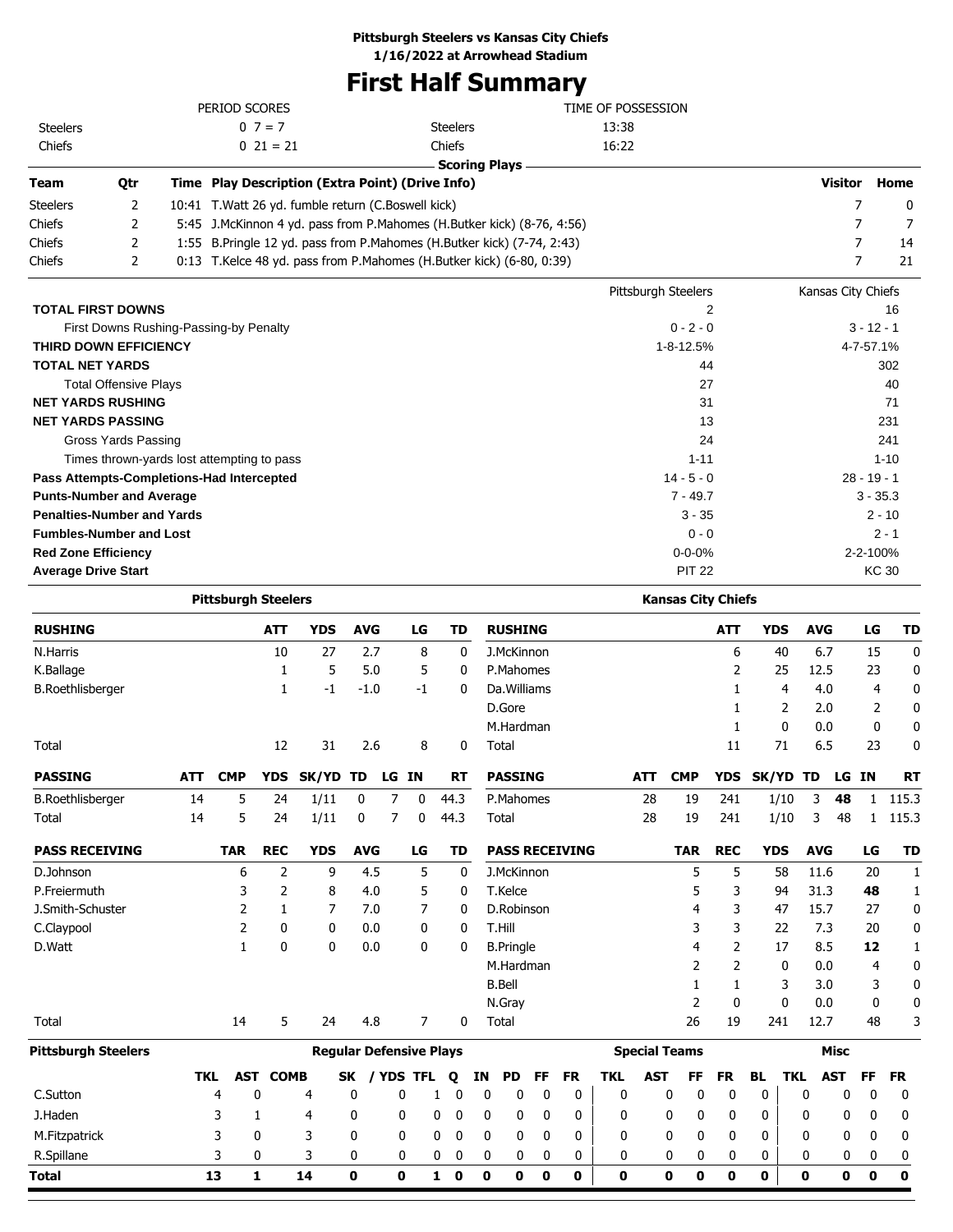# **First Half Summary**

| <b>Kansas City Chiefs</b> |     |     |             | <b>Regular Defensive Plays</b> |            |   |    |     |     |             |     | <b>Special Teams</b> |    |           |    |     | Misc |     |           |
|---------------------------|-----|-----|-------------|--------------------------------|------------|---|----|-----|-----|-------------|-----|----------------------|----|-----------|----|-----|------|-----|-----------|
|                           | TKL | AST | <b>COMB</b> | <b>SK</b>                      | YDS TFL QH |   | ΙN | PD. | FF. | <b>FR</b>   | TKL | <b>AST</b>           | FF | <b>FR</b> | BL | TKL | AST  | FF. | <b>FR</b> |
| N.Bolton                  |     |     |             |                                |            | υ |    |     |     | 0           |     |                      |    |           | 0  |     |      |     | 0         |
| A.Hitchens                |     |     |             |                                |            |   | 0  |     |     | 0           | 0   |                      |    |           | 0  |     |      |     | $\Omega$  |
| M.Hughes                  |     |     |             |                                |            |   |    |     |     |             | 0   |                      |    |           | 0  |     |      |     | 0         |
| F.Clark                   |     |     |             |                                |            |   |    |     |     | 0           | 0   |                      |    | 0         | 0  | 0   |      |     | - 0       |
| <b>Total</b>              |     |     | 10          |                                |            |   |    |     | 0   | $\mathbf 0$ |     | o                    | 0  |           |    | o   |      |     | 0         |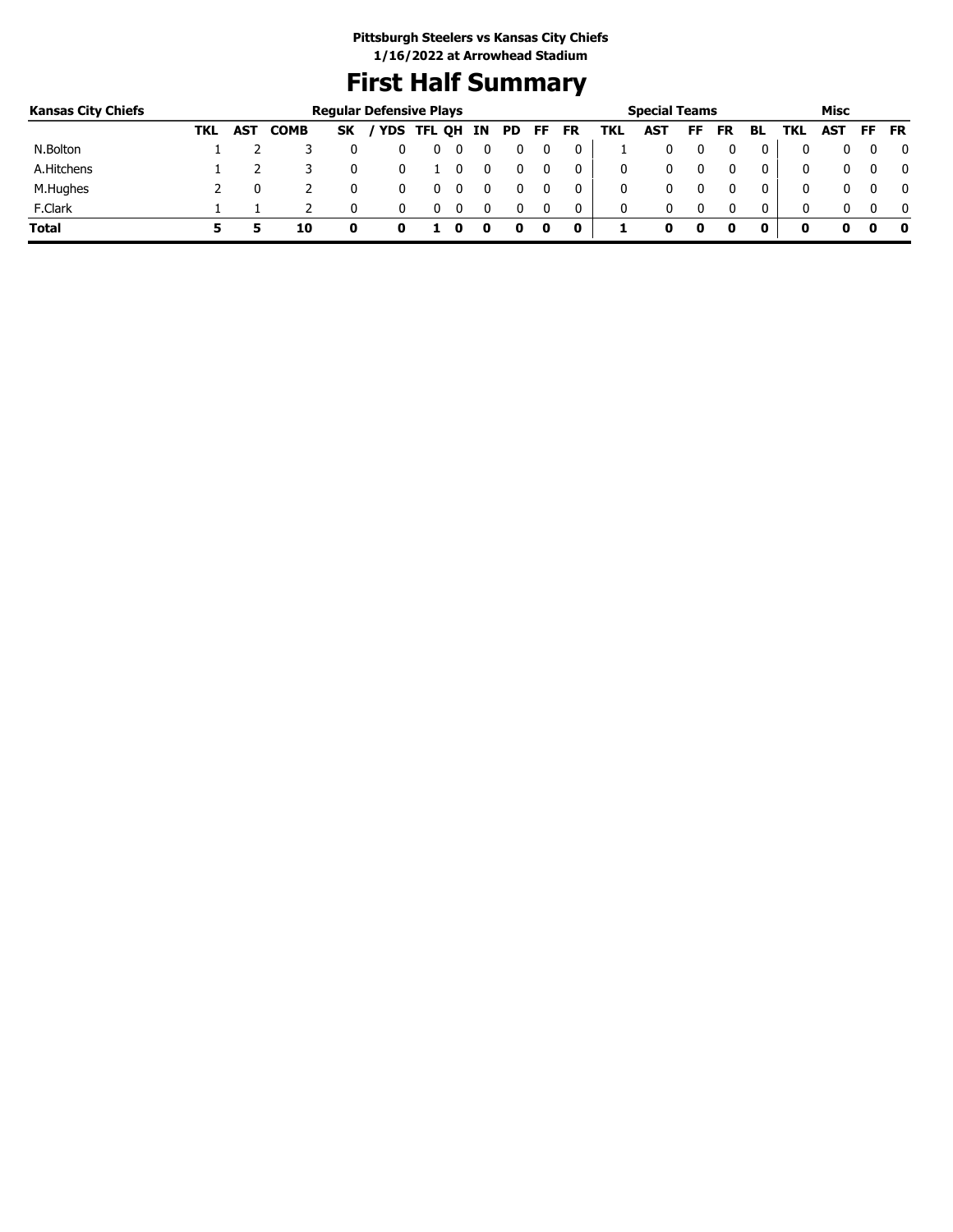## **Play By Play Play Play Play By Play First Quarter** 1/16/2022

|                                    | PIT wins toss, elects to Receive, and KC elects to defend the East goal.                                                              |                |
|------------------------------------|---------------------------------------------------------------------------------------------------------------------------------------|----------------|
|                                    | H.Butker kicks 65 yards from KC 35 to end zone, Touchback.                                                                            |                |
| Pittsburgh Steelers at 15:00       |                                                                                                                                       |                |
| 1-10-PIT 25                        | (15:00) (Shotgun) N.Harris right end to PIT 27 for 2 yards (J.Thornhill).                                                             |                |
| 2-8-PIT 27                         | (14:22) N. Harris right end to PIT 25 for -2 yards (A. Hitchens).                                                                     |                |
| 3-10-PIT 25                        | (13:36) (No Huddle, Shotgun) B.Roethlisberger pass incomplete deep right to D.Johnson.                                                |                |
| 4-10-PIT 25                        | (13:32) P.Harvin punts 54 yards to KC 21, Center-C.Kuntz. M.Hardman to KC 42 for 21 yards (M.Killebrew; M.Allen).                     |                |
| Kansas City Chiefs at 13:17        |                                                                                                                                       |                |
| 1-10-KC 42                         | $(13.17)$ (Shotgun) J.McKinnon up the middle to KC 48 for 6 yards (C.Heyward).                                                        |                |
| 2-4-KC 48                          | (12:48) (Shotgun) P.Mahomes pass short left to M.Hardman to KC 44 for -4 yards (C.Sutton).                                            |                |
| 3-8-KC 44                          | (12:12) (Shotgun) P.Mahomes pass incomplete short middle to T.Kelce (T.Norwood).                                                      |                |
| 4-8-KC 44                          | (12:07) T.Townsend punts 41 yards to PIT 15, Center-J.Winchester. R.McCloud to PIT 23 for 8 yards (N.Bolton).                         |                |
| Pittsburgh Steelers at 11:57       |                                                                                                                                       |                |
| 1-10-PIT 23                        | $(11:57)$ (Shotgun) B.Roethlisberger pass incomplete short left to D.Watt [W.Gay].                                                    |                |
| 2-10-PIT 23                        | $(11:54)$ (Shotgun) N.Harris up the middle to PIT 25 for 2 yards (J.Reed).                                                            |                |
| 3-8-PIT 25                         | (11:10) (No Huddle, Shotgun) B.Roethlisberger pass incomplete short right to P.Freiermuth.                                            |                |
| 4-8-PIT 25                         | (11:05) P.Harvin punts 56 yards to KC 19, Center-C.Kuntz. M.Hardman to KC 20 for 1 yard (D.Tuszka; A.Maulet).                         |                |
| Kansas City Chiefs at 10:51        |                                                                                                                                       |                |
| 1-10-KC 20                         | (10:51) P.Mahomes pass short left to J.McKinnon to KC 40 for 20 yards (Te.Edmunds).                                                   | P <sub>1</sub> |
| 1-10-KC 40                         | $(10:10)$ J.McKinnon up the middle to KC 44 for 4 yards (C.Wormley).                                                                  |                |
| 2-6-KC 44                          | (9:38) P.Mahomes pass incomplete short middle to T.Kelce [C.Wormley].                                                                 |                |
| 3-6-KC 44                          | (9:34) (Shotgun) P.Mahomes pass short middle to B.Pringle to KC 49 for 5 yards (M.Fitzpatrick).                                       |                |
| 4-1-KC 49                          | (8:53) T.Townsend punts 33 yards to PIT 18, Center-J.Winchester, fair catch by R.McCloud.                                             |                |
| <b>Pittsburgh Steelers at 8:45</b> |                                                                                                                                       |                |
| 1-10-PIT 18                        | (8:45) (Shotgun) K.Ballage up the middle to PIT 23 for 5 yards (A.Hitchens; L.Sneed).                                                 |                |
| 2-5-PIT 23                         | (8:02) (Shotgun) B.Roethlisberger pass short left to P.Freiermuth to PIT 26 for 3 yards (W.Gay).                                      |                |
| 3-2-PIT 26                         | (7:19) (Shotgun) B.Roethlisberger sacked at PIT 15 for -11 yards (T.Wharton).                                                         |                |
| 4-13-PIT 15                        | (6:46) P.Harvin punts 55 yards to KC 30, Center-C.Kuntz. M.Hardman pushed ob at PIT 22 for 48 yards (D.Watt).                         |                |
| Kansas City Chiefs at 6:30         |                                                                                                                                       |                |
| 1-10-PIT 22                        | (6:30) (Shotgun) P.Mahomes pass short right intended for D.Robinson INTERCEPTED by D.Bush (T.Watt) at PIT 20. D.Bush to PIT 30 for 10 |                |
| <b>Pittsburgh Steelers at 6:22</b> | yards (T.Smith).                                                                                                                      |                |
| 1-10-PIT 30                        | (6:22) (Shotgun) B.Roethlisberger pass short middle to D.Johnson to PIT 34 for 4 yards (N.Bolton).                                    |                |
| 2-6-PIT 34                         | (5:39) (Shotgun) B.Roethlisberger pass short right to J.Smith-Schuster pushed ob at PIT 41 for 7 yards (L.Sneed).                     | P <sub>1</sub> |
| 1-10-PIT 41                        | (4:59) (Shotgun) N.Harris right tackle to PIT 43 for 2 yards (M.Ingram, J.Reed).                                                      |                |
| 2-8-PIT 43                         | (4:17) (Shotgun) B.Roethlisberger pass incomplete short right to D.Johnson.                                                           |                |
| 3-8-PIT 43                         | (4:15) (Shotgun) PENALTY on PIT-D.Johnson, False Start, 5 yards, enforced at PIT 43 - No Play.                                        |                |
| 3-13-PIT 38                        | (4:15) (Shotgun) B.Roethlisberger pass incomplete deep middle to J.Smith-Schuster.                                                    |                |
| 4-13-PIT 38                        | (4:12) P.Harvin punts 42 yards to KC 20, Center-C.Kuntz, downed by PIT-C.Kuntz.                                                       |                |
| Kansas City Chiefs at 3:58         |                                                                                                                                       |                |
| 1-10-KC 20                         | (3:58) (Shotgun) P.Mahomes pass short right to D.Robinson to KC 25 for 5 yards (J.Haden).                                             |                |
| 2-5-KC 25                          | (3:22) (Shotgun) Da. Williams up the middle to KC 29 for 4 yards (I. Loudermilk; J. Haden).                                           |                |
| 3-1-KC 29                          | (2:46) P.Mahomes pass short right to M.Hardman pushed ob at KC 33 for 4 yards (C.Sutton).                                             | P <sub>2</sub> |
| $1-10-KC$ 33                       | (2:21) J.McKinnon left end to KC 37 for 4 yards (M.Adams).                                                                            |                |
| 2-6-KC 37                          | (1:48) (Shotgun) P.Mahomes pass incomplete short left.                                                                                |                |
| 3-6-KC 37                          | (1:38) (Shotgun) PENALTY on KC-T.Smith, False Start, 5 yards, enforced at KC 37 - No Play.                                            |                |
| 3-11-KC 32                         | (1:38) (Shotgun) P.Mahomes pass short right to D.Robinson to KC 47 for 15 yards (M.Allen; T.Norwood).                                 | P <sub>3</sub> |
| 1-10-KC 47                         | (1:01) (Shotgun) P.Mahomes pass incomplete short right to N.Gray.                                                                     |                |
| 2-10-KC 47                         | (:57) (Shotgun) P.Mahomes scrambles up the middle to KC 49 for 2 yards (T.Charlton).                                                  |                |
| 3-8-KC 49                          | (:17) (Shotgun) P.Mahomes pass incomplete deep left to B.Pringle (T.Norwood).                                                         |                |

4-8-KC 49 (:07) T.Townsend punts 32 yards to PIT 19, Center-J.Winchester, fair catch by R.McCloud.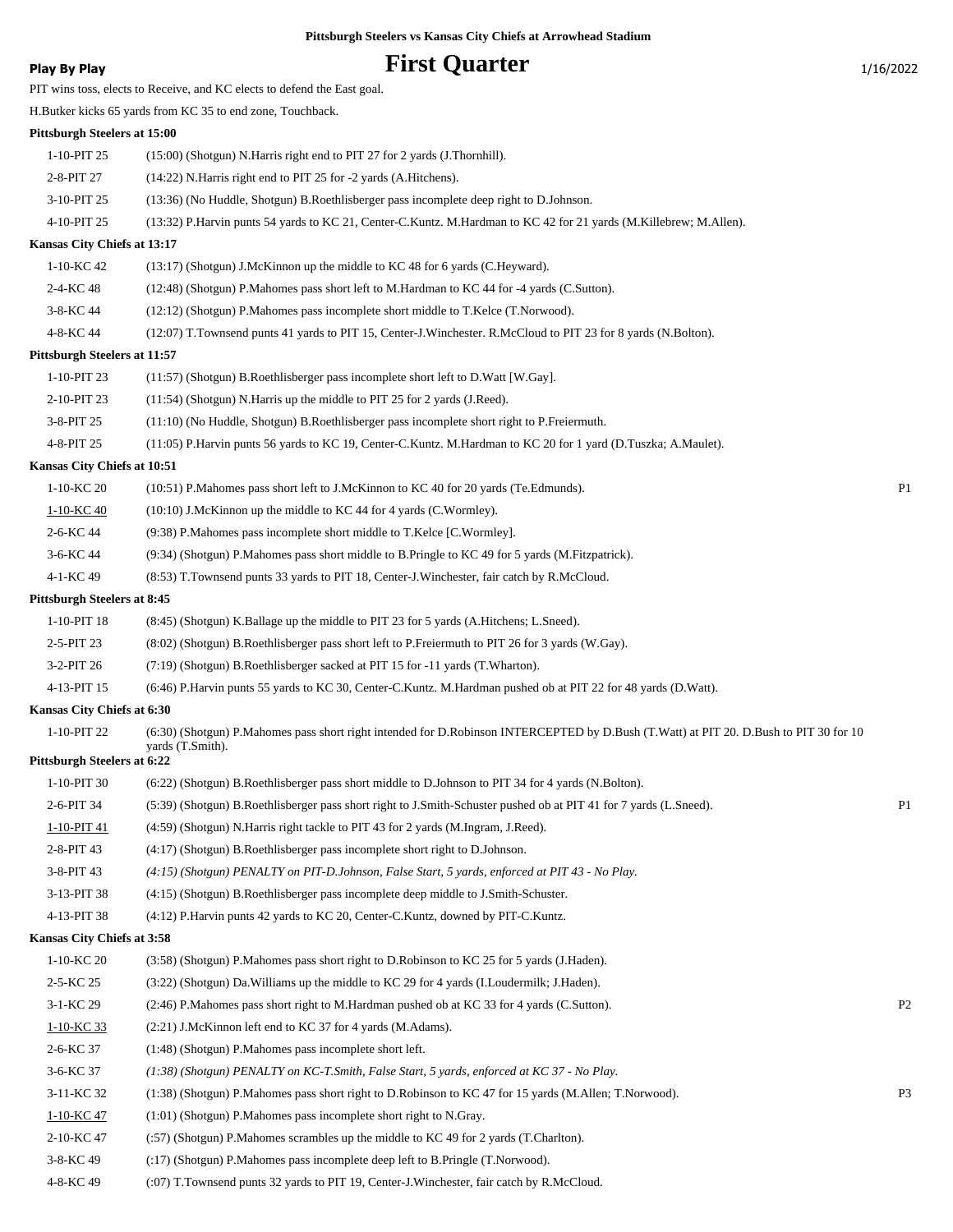|                            |              |      |              |                    |                 |              | Pittsburgh Steelers vs Kansas City Chiefs at Arrowhead Stadium |  |  |
|----------------------------|--------------|------|--------------|--------------------|-----------------|--------------|----------------------------------------------------------------|--|--|
| <b>END OF OUARTER</b>      |              | Time |              | <b>First Downs</b> |                 | Efficiencies |                                                                |  |  |
|                            | <b>Score</b> | Poss |              |                    | $R$ $P$ $X$ $T$ | 3 Down       | 4 Down                                                         |  |  |
| <b>Pittsburgh Steelers</b> | 0            | 7:28 | $\mathbf{0}$ | $1 \quad 0$        |                 | 0/4          | 0/0                                                            |  |  |
| <b>Kansas City Chiefs</b>  | 0            | 7:32 | $\mathbf{0}$ | $3 \quad 0$        |                 | 2/5          | 0/0                                                            |  |  |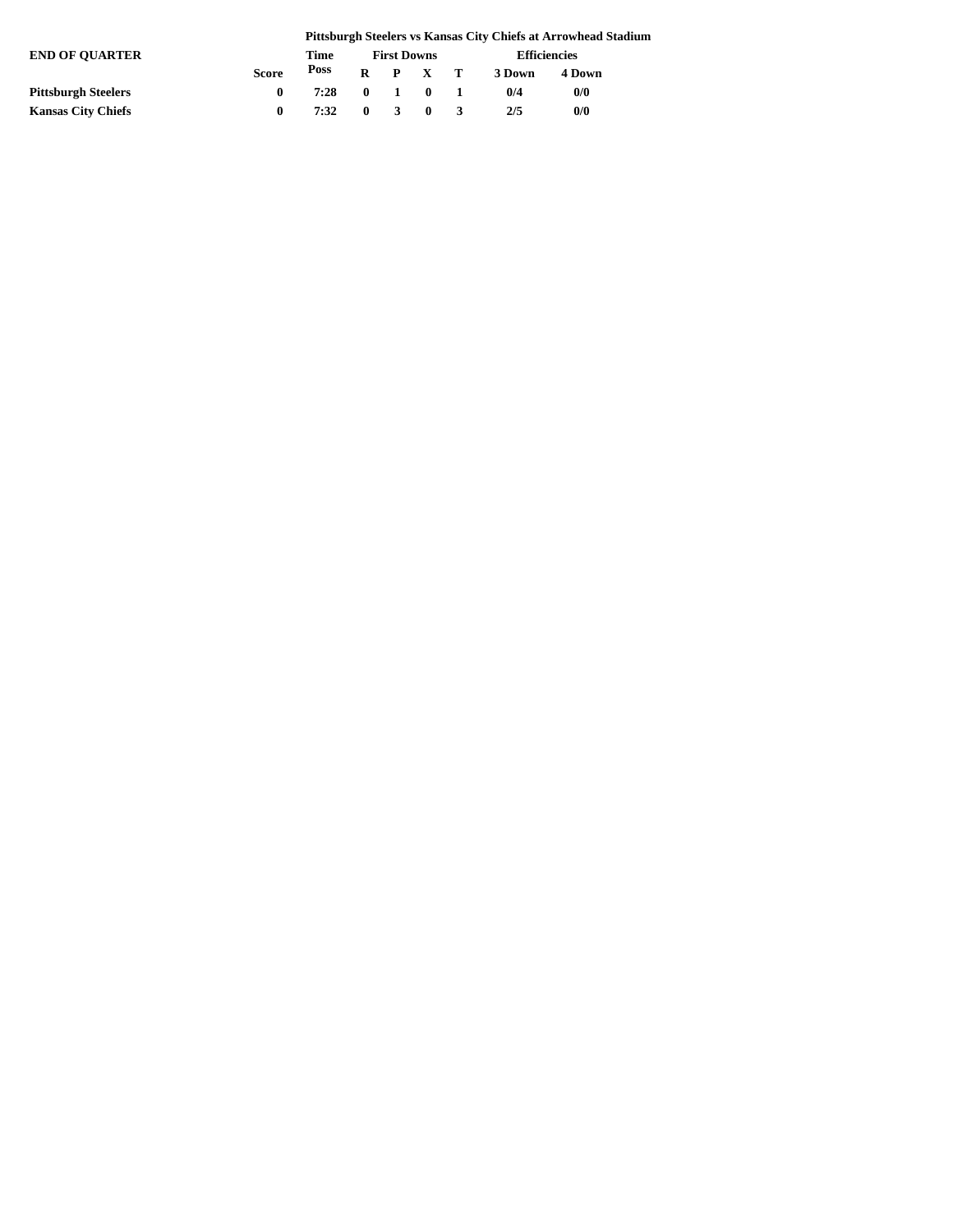### **Play By Play Play Play Play Second Quarter** 1/16/2022

Pittsburgh Steelers continued.

#### **Pittsburgh Steelers at 15:00**

| 1-10-PIT 19                                              | (15:00) (Shotgun) N.Harris right tackle to PIT 23 for 4 yards (N.Bolton; D.Nnadi).                                                                                                                                                                                                 |                |
|----------------------------------------------------------|------------------------------------------------------------------------------------------------------------------------------------------------------------------------------------------------------------------------------------------------------------------------------------|----------------|
| 2-6-PIT 23                                               | (14:16) (Shotgun) N.Harris right tackle to PIT 26 for 3 yards (D.Nnadi).                                                                                                                                                                                                           |                |
| 3-3-PIT 26                                               | (13:34) (Shotgun) B.Roethlisberger pass short left to D.Johnson to PIT 31 for 5 yards (M.Hughes).                                                                                                                                                                                  | P <sub>2</sub> |
| 1-10-PIT 31                                              | (12:52) N.Harris left end to PIT 35 for 4 yards (N.Bolton; A.Hitchens).                                                                                                                                                                                                            |                |
| 2-6-PIT 35                                               | $(12.07)$ (Shotgun) N.Harris up the middle to PIT 39 for 4 yards (M.Hughes).                                                                                                                                                                                                       |                |
| 3-2-PIT 39                                               | (11:27) (Shotgun) B.Roethlisberger pass incomplete deep left to D.Johnson.                                                                                                                                                                                                         |                |
| 4-2-PIT 39                                               | (11:22) P.Harvin punts 47 yards to KC 14, Center-C.Kuntz, out of bounds.                                                                                                                                                                                                           |                |
| Kansas City Chiefs at 11:13                              |                                                                                                                                                                                                                                                                                    |                |
| 1-10-KC 14                                               | $(11:13)$ D.Gore right end to KC 16 for 2 yards (R.Spillane).                                                                                                                                                                                                                      |                |
|                                                          | PENALTY on PIT-T. Watt, Face Mask (15 Yards), 15 yards, enforced at KC 16.                                                                                                                                                                                                         | X4             |
| <u>1-10-KC 31</u><br><b>Pittsburgh Steelers at 10:41</b> | (10:51) (Shotgun) Direct snap to M.Hardman. M.Hardman FUMBLES (Aborted) at KC 28, recovered by KC-Da.Williams at KC 29.<br>Da. Williams to KC 28 for -1 yards (C.Heyward; J.Schobert). FUMBLES (C.Heyward), RECOVERED by PIT-T. Watt at KC 26. T. Watt<br>for 26 yards, TOUCHDOWN. |                |
|                                                          | C.Boswell extra point is GOOD, Center-C.Kuntz, Holder-P.Harvin.                                                                                                                                                                                                                    |                |
|                                                          | PIT 7 KC 0, 0 plays, 26 yards, 0:00 drive, 4:19 elapsed                                                                                                                                                                                                                            |                |
|                                                          | C.Boswell kicks 64 yards from PIT 35 to KC 1. B.Pringle to KC 24 for 23 yards (J.Layne).                                                                                                                                                                                           |                |
|                                                          | Kansas City Chiefs at 10:41, (1st play from scrimmage 10:35)                                                                                                                                                                                                                       |                |
| 1-10-KC 24                                               | (10:35) P.Mahomes pass deep left to T.Hill pushed ob at KC 44 for 20 yards (C.Sutton) [T.Charlton].                                                                                                                                                                                | P <sub>5</sub> |
| 1-10-KC 44                                               | $(10:01)$ (Shotgun) P.Mahomes pass short left to T.Hill to KC 46 for 2 yards (A.Witherspoon).                                                                                                                                                                                      |                |
| 2-8-KC 46                                                | (9:22) (Shotgun) P.Mahomes pass short left to J.McKinnon pushed ob at PIT 40 for 14 yards (C.Heyward).                                                                                                                                                                             | P <sub>6</sub> |
| 1-10-PIT 40                                              | (8:42) (Shotgun) PENALTY on KC-B.Bell, False Start, 5 yards, enforced at PIT 40 - No Play.                                                                                                                                                                                         |                |
| 1-15-PIT 45                                              | (8:20) (Shotgun) P.Mahomes scrambles left end ran ob at PIT 22 for 23 yards (Te.Edmunds).                                                                                                                                                                                          | R7             |
| 1-10-PIT 22                                              | (7:46) J.McKinnon left tackle to PIT 24 for -2 yards (T.Watt).                                                                                                                                                                                                                     |                |
| 2-12-PIT 24                                              | (7:10) (Shotgun) P. Mahomes pass short right to T. Kelce to PIT 9 for 15 yards (C. Sutton).                                                                                                                                                                                        | P8             |
| 1-9-PIT 9                                                | $(6:29)$ P.Mahomes pass short right to J.McKinnon pushed ob at PIT 4 for 5 yards (R.Spillane).                                                                                                                                                                                     |                |
| 2-4-PIT 4                                                | (5:50) (Shotgun) P.Mahomes pass short middle to J.McKinnon for 4 yards, TOUCHDOWN.                                                                                                                                                                                                 | P <sub>9</sub> |
|                                                          | H.Butker extra point is GOOD, Center-J.Winchester, Holder-T.Townsend.                                                                                                                                                                                                              |                |
|                                                          | PIT 7 KC 7, 8 plays, 76 yards, 4:56 drive, 9:15 elapsed                                                                                                                                                                                                                            |                |
|                                                          | H.Butker kicks 63 yards from KC 35 to PIT 2. R.McCloud to PIT 25 for 23 yards (N.Gray).                                                                                                                                                                                            |                |
|                                                          | Pittsburgh Steelers at 5:45, (1st play from scrimmage 5:40)                                                                                                                                                                                                                        |                |
| 1-10-PIT 25                                              | (5:40) (Shotgun) B.Roethlisberger pass incomplete deep middle to C.Claypool (C.Ward).                                                                                                                                                                                              |                |
| 2-10-PIT 25                                              | (5:33) N.Harris right tackle to PIT 33 for 8 yards (F.Clark).                                                                                                                                                                                                                      |                |
| 3-2-PIT 33                                               | (4:51) (No Huddle, Shotgun) B.Roethlisberger pass incomplete short left to D.Johnson.                                                                                                                                                                                              |                |
| 4-2-PIT 33                                               | (4:46) P.Harvin punts 41 yards to KC 26, Center-C.Kuntz, fair catch by M.Hughes.                                                                                                                                                                                                   |                |
| Kansas City Chiefs at 4:38                               |                                                                                                                                                                                                                                                                                    |                |
| 1-10-KC 26                                               | (4:38) (Shotgun) P.Mahomes pass incomplete short right to B.Pringle [T.Watt].                                                                                                                                                                                                      |                |
| 2-10-KC 26                                               | (4:34) (Shotgun) P.Mahomes pass short middle to T.Kelce pushed ob at PIT 43 for 31 yards (J.Haden).                                                                                                                                                                                | P10            |
| 1-10-PIT 43                                              | (4:04) (Shotgun) J.McKinnon up the middle to PIT 28 for 15 yards (M.Fitzpatrick).                                                                                                                                                                                                  | R11            |
| 1-10-PIT 28                                              | (3:18) (Shotgun) J.McKinnon right tackle to PIT 15 for 13 yards (A.Highsmith).                                                                                                                                                                                                     | R12            |
| 1-10-PIT 15                                              | (2:41) (Shotgun) P. Mahomes pass short right to T. Hill pushed ob at PIT 15 for no gain (J. Haden).                                                                                                                                                                                |                |
| 2-10-PIT 15                                              | (2:12) P.Mahomes pass short right to B.Bell to PIT 12 for 3 yards (R.Spillane).                                                                                                                                                                                                    |                |
|                                                          |                                                                                                                                                                                                                                                                                    |                |

Two-Minute Warning

| 3-7-PIT 12 | (2:00) (Shotgun) P.Mahomes pass short right to B.Pringle for 12 yards, TOUCHDOWN.  |  |
|------------|------------------------------------------------------------------------------------|--|
|            | PENALTY on PIT-A.Highsmith, Roughing the Passer, 15 yards, enforced between downs. |  |

H.Butker extra point is GOOD, Center-J.Winchester, Holder-T.Townsend.

### **PIT 7 KC 14, 7 plays, 74 yards, 2:43 drive, 13:05 elapsed**

H.Butker kicks 50 yards from 50 to PIT 0. R.McCloud to PIT 14 for 14 yards (Z.Anderson).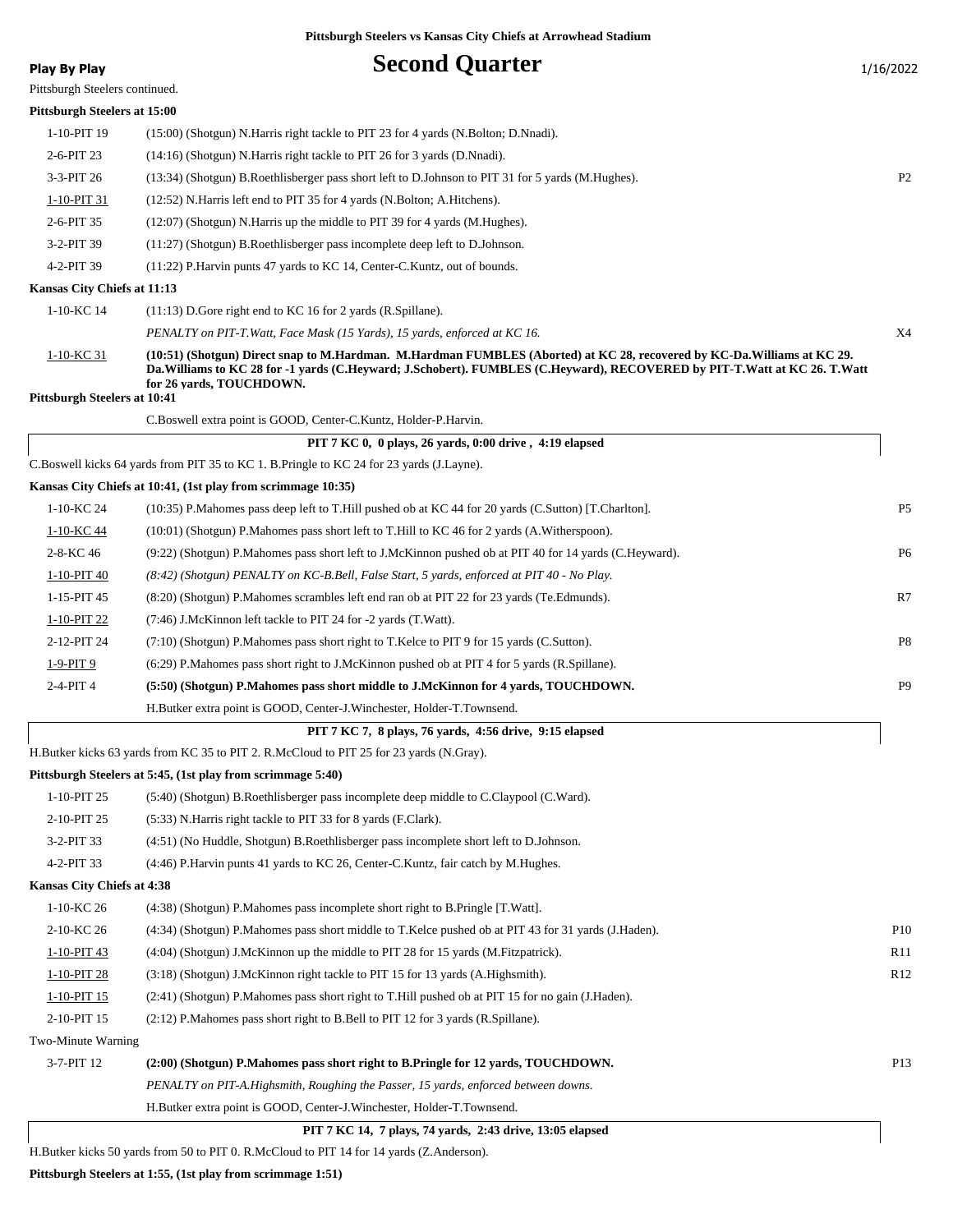| P <sub>14</sub> |
|-----------------|
| P <sub>15</sub> |
|                 |
|                 |
|                 |
| P <sub>16</sub> |
|                 |
|                 |
|                 |

H.Butker kicks 65 yards from KC 35 to end zone, Touchback.

#### **Pittsburgh Steelers at 0:13**

1-10-PIT 25 (:13) B.Roethlisberger kneels to PIT 24 for -1 yards.

| <b>END OF OUARTER</b>      |              | Time |              | <b>First Downs</b> |                 | <b>Efficiencies</b> |        |  |
|----------------------------|--------------|------|--------------|--------------------|-----------------|---------------------|--------|--|
|                            | <b>Score</b> | Poss |              |                    | $R$ $P$ $X$ $T$ | 3 Down              | 4 Down |  |
| <b>Pittsburgh Steelers</b> |              | 6:10 |              | $\mathbf{0}$ 1     | $\mathbf{0}$    | 1/4                 | 0/0    |  |
| <b>Kansas City Chiefs</b>  | 21           | 8:50 | $\mathbf{3}$ |                    | 9 1 13          | 2/2                 | 0/0    |  |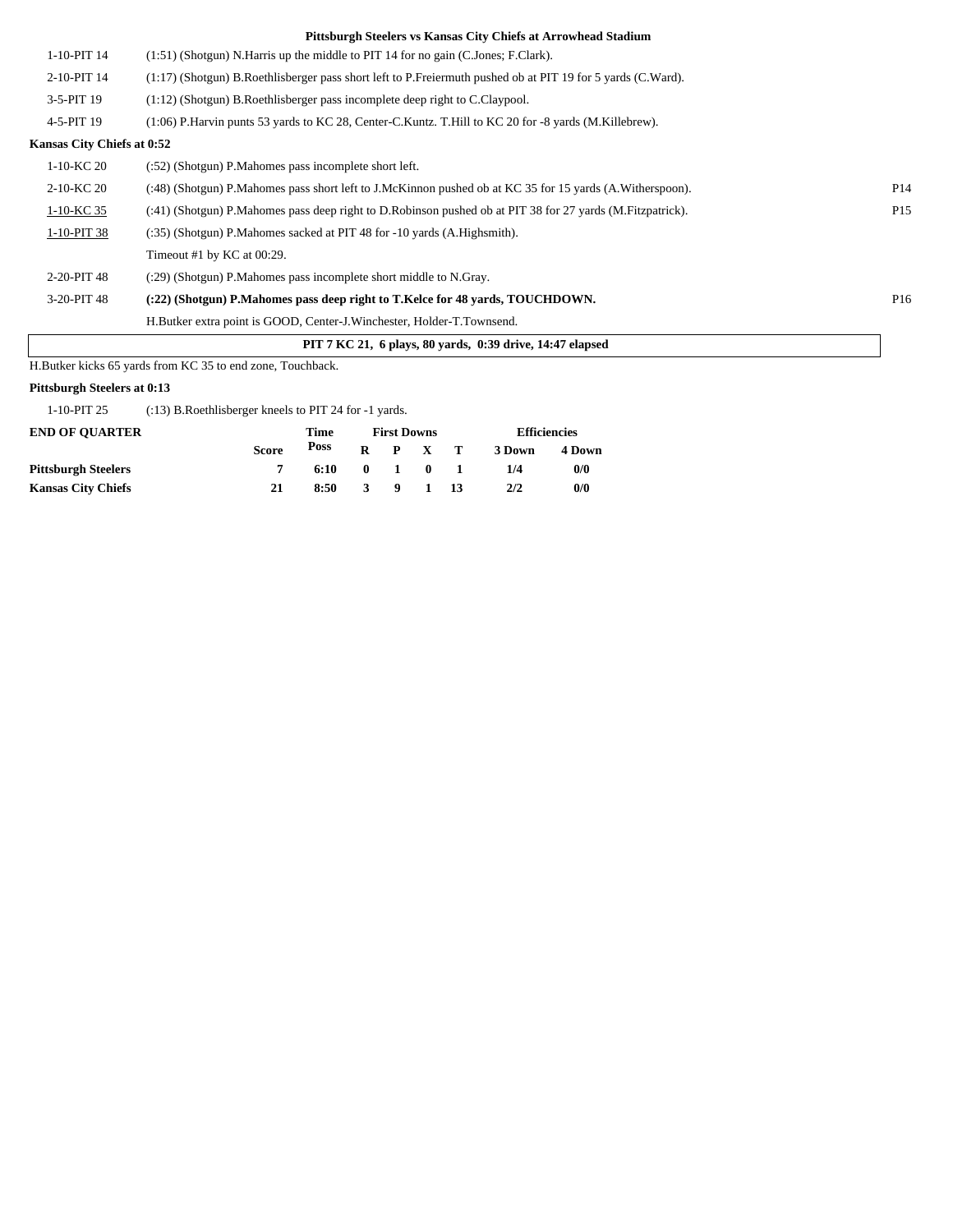**Play By Play Play Play Play Play By Play Play By Play Play By Play Play Play Play Play Play Play Play Play Play Play Play Play Play Play Play Play Play Play Play Play** KC elects to Receive, and PIT elects to defend the West goal. C.Boswell kicks 60 yards from PIT 35 to KC 5. B.Pringle to KC 32 for 27 yards (D.Watt). **Kansas City Chiefs at 15:00, (1st play from scrimmage 14:53)** 1-10-KC 32 (14:53) (Shotgun) J.McKinnon left end pushed ob at KC 44 for 12 yards (D.Bush). R17 1-10-KC 44 (14:20) (Shotgun) J.McKinnon up the middle to KC 45 for 1 yard (Te.Edmunds). 2-9-KC 45 (13:38) (Shotgun) P.Mahomes pass short left to D.Robinson to PIT 26 for 29 yards (M.Fitzpatrick). P18 1-10-PIT 26 (12:54) (Shotgun) P.Mahomes sacked at PIT 36 for -10 yards (M.Adams). *Penalty on KC-A.Wylie, Offensive Holding, declined.* 2-20-PIT 36 (12:32) (Shotgun) P.Mahomes pass short left to T.Kelce to PIT 28 for 8 yards (C.Heyward; A.Highsmith). 3-12-PIT 28 (11:51) (Shotgun) P.Mahomes pass short right to J.McKinnon to PIT 5 for 23 yards (Te.Edmunds) [T.Watt]. P19 1-5-PIT 5 (11:12) (Shotgun) J.McKinnon right end to PIT 5 for no gain (H.Mondeaux; I.Loudermilk). (10:32) (Shotgun) P.Mahomes pass short middle to T.Hill for 5 yards, TOUCHDOWN. The Replay Official reviewed the runner broke the plane ruling, and the play was REVERSED. (Shotgun) P.Mahomes pass short middle to T.Hill to PIT 1 for 4 yards (C.Sutton). 2-5-PIT 5 3-1-PIT 1 **(10:18) N.Allegretti reported in as eligible. P.Mahomes pass short right to N.Allegretti for 1 yard, TOUCHDOWN.** P20 H.Butker extra point is GOOD, Center-J.Winchester, Holder-T.Townsend.  **PIT 7 KC 28, 9 plays, 68 yards, 4:47 drive, 4:47 elapsed** H.Butker kicks 64 yards from KC 35 to PIT 1. R.McCloud pushed ob at PIT 30 for 29 yards (M.Kemp). **Pittsburgh Steelers at 10:13, (1st play from scrimmage 10:07)** (10:07) (Shotgun) B.Roethlisberger pass short right to N.Harris to PIT 30 for no gain (W.Gay). FUMBLES (W.Gay), RECOVERED by KC-F.Clark at PIT 29. 1-10-PIT 30 **Kansas City Chiefs at 9:56** 1-10-PIT 29 (9:56) (Shotgun) J.McKinnon left end to PIT 31 for -2 yards (J.Schobert). 2-12-PIT 31 **(9:20) (Shotgun) P.Mahomes pass deep right to T.Hill for 31 yards, TOUCHDOWN.** P21 H.Butker extra point is GOOD, Center-J.Winchester, Holder-T.Townsend.  **PIT 7 KC 35, 2 plays, 29 yards, 0:42 drive, 5:46 elapsed** H.Butker kicks 65 yards from KC 35 to end zone, Touchback. **Pittsburgh Steelers at 9:14** 1-10-PIT 25 (9:14) (Shotgun) N.Harris left end to PIT 23 for -2 yards (F.Clark; C.Jones). Timeout #1 by KC at 08:46. 2-12-PIT 23 (8:46) (Shotgun) B.Roethlisberger pass short left to C.Claypool to PIT 39 for 16 yards (C.Ward). P3 1-10-PIT 39 (8:14) (No Huddle, Shotgun) B.Roethlisberger pass short left to N.Harris pushed ob at PIT 39 for no gain (C.Ward). 2-10-PIT 39 (7:48) (No Huddle, Shotgun) B.Roethlisberger pass short middle to J.Smith-Schuster to PIT 45 for 6 yards (L.Sneed). 3-4-PIT 45 (7:08) (No Huddle, Shotgun) B.Roethlisberger pass short left to P.Freiermuth to KC 47 for 8 yards (N.Bolton). P4 1-10-KC 47 (6:32) (No Huddle, Shotgun) B.Roethlisberger pass short left to C.Claypool to KC 42 for 5 yards (D.Nnadi). 2-5-KC 42 (6:01) (No Huddle, Shotgun) K.Ballage up the middle to KC 40 for 2 yards (A.Okafor, A.Hitchens). 3-3-KC 40 (5:24) (Shotgun) B.Roethlisberger pass short left to J.Smith-Schuster pushed ob at KC 35 for 5 yards (L.Sneed). P5 1-10-KC 35 (4:51) (No Huddle, Shotgun) B.Roethlisberger pass deep left to J.Washington to KC 13 for 22 yards (C.Ward). P6 1-10-KC 13 **(4:15) (No Huddle, Shotgun) B.Roethlisberger pass short right to D.Johnson for 13 yards, TOUCHDOWN.** P7 C.Boswell extra point is GOOD, Center-C.Kuntz, Holder-P.Harvin.  **PIT 14 KC 35, 10 plays, 75 yards, 5:04 drive, 10:50 elapsed** C.Boswell kicks 65 yards from PIT 35 to end zone, Touchback. **Kansas City Chiefs at 4:10** 1-10-KC 25 (4:10) D.Gore left end to KC 21 for -4 yards (D.Tuszka). 2-14-KC 21 (3:32) (Shotgun) P.Mahomes pass short right to T.Kelce to KC 27 for 6 yards (Te.Edmunds). 3-8-KC 27 (2:49) (Shotgun) P.Mahomes pass short right to B.Pringle pushed ob at KC 42 for 15 yards (J.Haden; T.Norwood). P22 1-10-KC 42 (2:14) P.Mahomes pass short right to B.Pringle to KC 45 for 3 yards (J.Haden). 2-7-KC 45 (1:30) (Shotgun) P.Mahomes pass short left to M.Hardman pushed ob at PIT 14 for 41 yards (R.Spillane). P23

1-10-PIT 14 (:48) (Shotgun) D.Gore up the middle to PIT 9 for 5 yards (I.Loudermilk).

2-5-PIT 9 (:07) (Shotgun) P.Mahomes scrambles right end to PIT 5 for 4 yards (R.Spillane).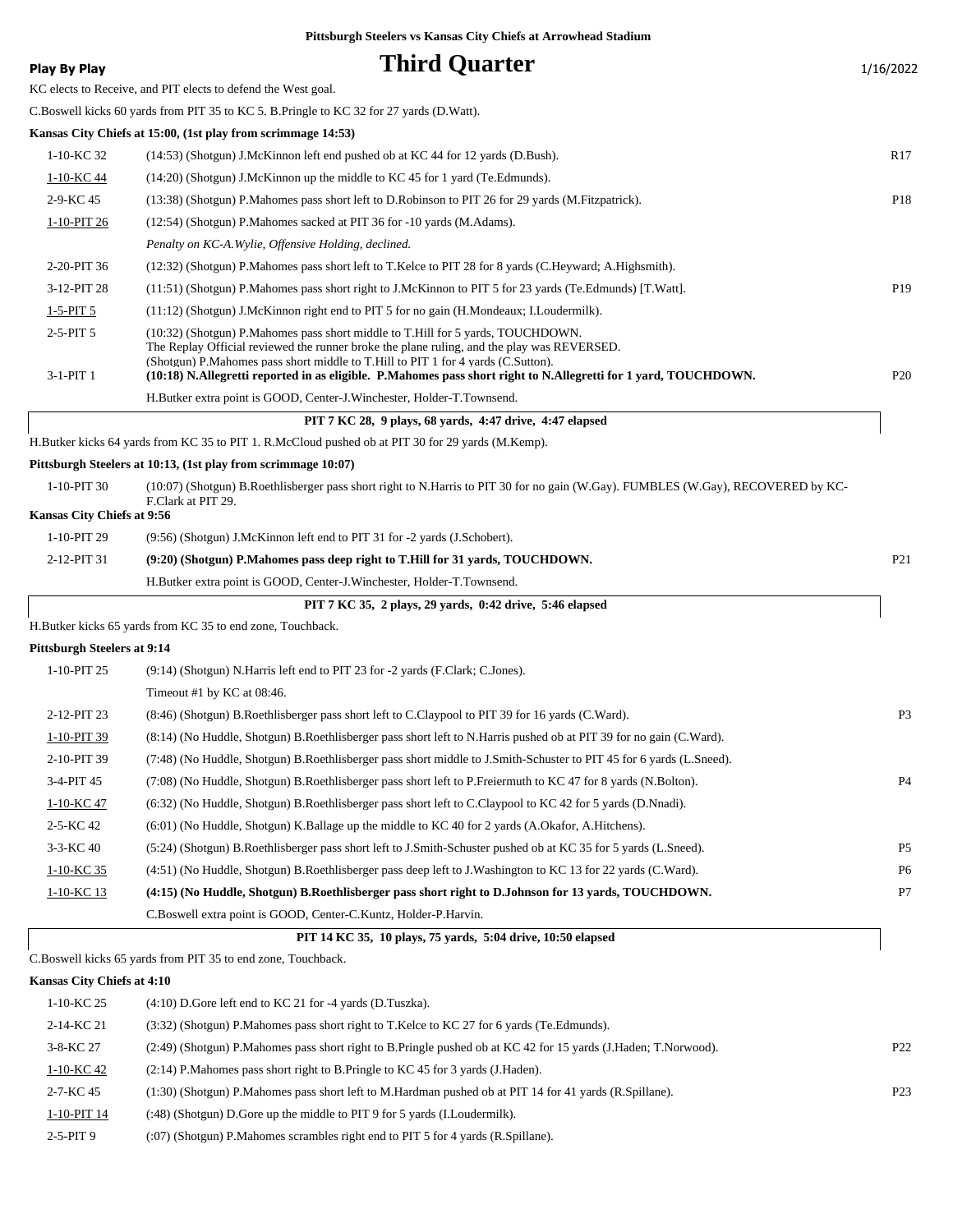|                            |              |      |              |                    |              |    |                     | Pittsburgh Steelers vs Kansas City Chiefs at Arrowhead Stadium |  |  |
|----------------------------|--------------|------|--------------|--------------------|--------------|----|---------------------|----------------------------------------------------------------|--|--|
| <b>END OF OUARTER</b>      |              | Time |              | <b>First Downs</b> |              |    | <b>Efficiencies</b> |                                                                |  |  |
|                            | <b>Score</b> | Poss | R            |                    | P X T        |    | 3 Down              | 4 Down                                                         |  |  |
| <b>Pittsburgh Steelers</b> | 14           | 5:21 | $\mathbf{0}$ | 5.                 | - 0          | -5 | 2/2                 | 0/0                                                            |  |  |
| <b>Kansas City Chiefs</b>  | 35           | 9:39 |              | -6                 | $\mathbf{0}$ |    | 3/3                 | 0/0                                                            |  |  |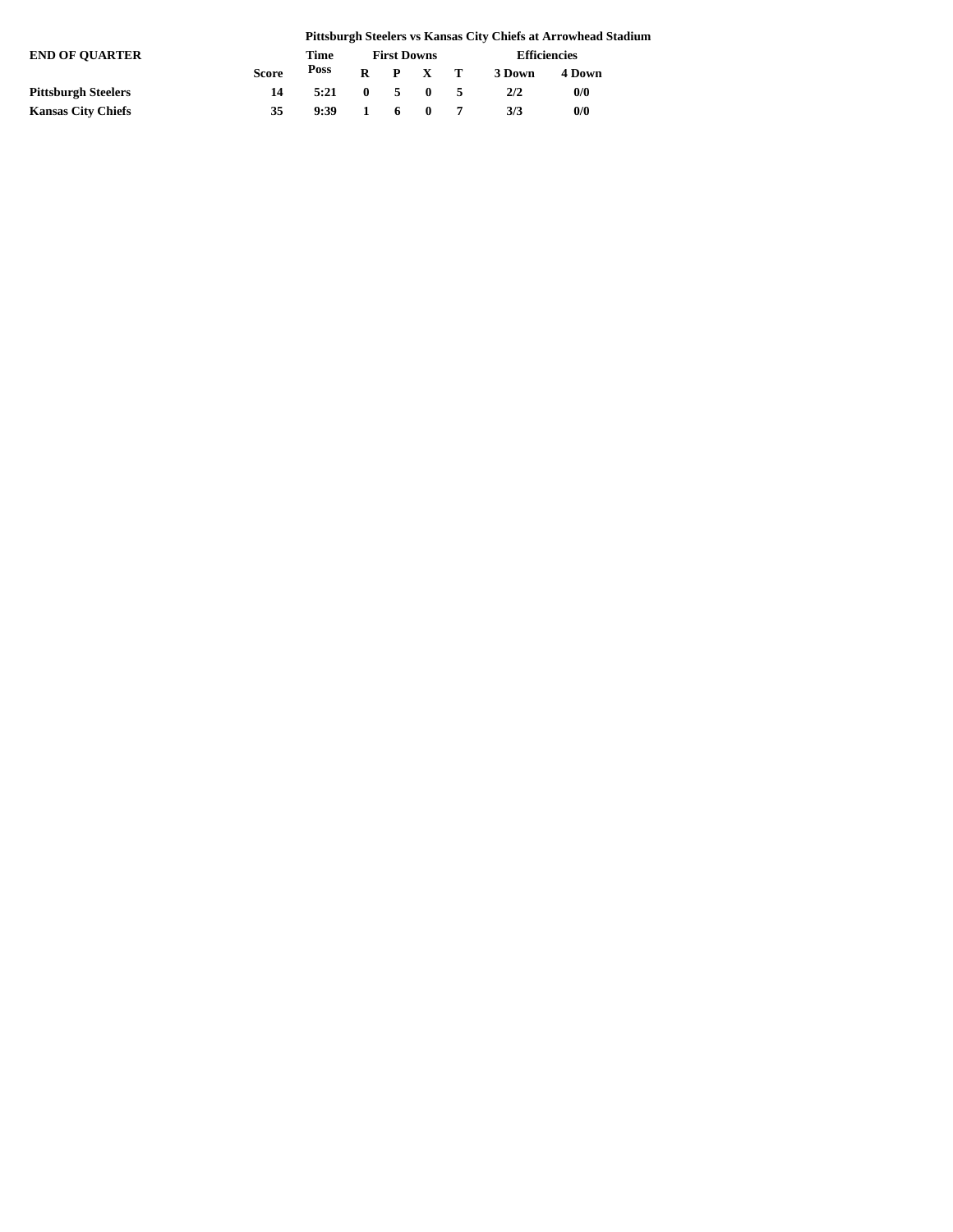| <b>Play By Play</b>                 | <b>Fourth Quarter</b>                                                                                                                                                                                                                             | 1/16/2022       |
|-------------------------------------|---------------------------------------------------------------------------------------------------------------------------------------------------------------------------------------------------------------------------------------------------|-----------------|
| Kansas City Chiefs continued.       |                                                                                                                                                                                                                                                   |                 |
| $3-1-PIT5$                          | (15:00) M.Burton up the middle to PIT 2 for 3 yards (M.Fitzpatrick; M.Killebrew).                                                                                                                                                                 | R <sub>24</sub> |
| $1-2-PIT2$                          | (14:18) (Shotgun) Direct snap to T.Kelce. T.Kelce pass short middle to B.Pringle for 2 yards, TOUCHDOWN.                                                                                                                                          | P <sub>25</sub> |
|                                     | H.Butker extra point is GOOD, Center-J.Winchester, Holder-T.Townsend.                                                                                                                                                                             |                 |
|                                     | PIT 14 KC 42, 9 plays, 75 yards, 4:57 drive, 0:47 elapsed                                                                                                                                                                                         |                 |
|                                     | H.Butker kicks 65 yards from KC 35 to end zone, Touchback.                                                                                                                                                                                        |                 |
| <b>Pittsburgh Steelers at 14:13</b> |                                                                                                                                                                                                                                                   |                 |
| 1-10-PIT 25                         | $(14:13)$ (Shotgun) N.Harris up the middle to PIT 29 for 4 yards (L.Sneed).                                                                                                                                                                       |                 |
| 2-6-PIT 29                          | (13:42) (Shotgun) B.Roethlisberger pass short right to J.Smith-Schuster to PIT 30 for 1 yard (N.Bolton).                                                                                                                                          |                 |
| 3-5-PIT 30                          | (13:05) (No Huddle, Shotgun) B.Roethlisberger pass short right to C.Claypool to PIT 34 for 4 yards (D.Sorensen; C.Ward).                                                                                                                          |                 |
| 4-1-PIT 34                          | (12:17) B. Snell right end to PIT 42 for 8 yards (D. Sorensen, J. Thornhill).                                                                                                                                                                     | R8              |
| 1-10-PIT 42                         | (11:37) (No Huddle, Shotgun) B.Roethlisberger pass incomplete short middle to J.Washington [F.Clark].                                                                                                                                             |                 |
|                                     | PENALTY on PIT-D.Moore, Offensive Holding, 10 yards, enforced at PIT 42 - No Play.                                                                                                                                                                |                 |
| 1-20-PIT 32                         | (11:33) (Shotgun) B.Roethlisberger pass incomplete deep right to J.Washington.                                                                                                                                                                    |                 |
| 2-20-PIT 32                         | (11:28) (Shotgun) B.Roethlisberger pass short left intended for R.McCloud INTERCEPTED by L.Sneed at PIT 44. L.Sneed to PIT 44 for no gain<br>(R.McCloud).<br>PENALTY on KC-A.Okafor, Roughing the Passer, 15 yards, enforced at PIT 32 - No Play. | X9              |
| 1-10-PIT 47                         | $(11:22)$ (Shotgun) B.Snell right end to KC 46 for 7 yards (L.Sneed).                                                                                                                                                                             |                 |
| 2-3-KC 46                           | (10:46) (Shotgun) B.Roethlisberger pass short right to J.Smith-Schuster pushed ob at KC 39 for 7 yards (C.Ward).                                                                                                                                  | P <sub>10</sub> |
| 1-10-KC 39                          | (10:11) (Shotgun) B.Roethlisberger pass short middle to P.Freiermuth to KC 30 for 9 yards (L.Sneed).                                                                                                                                              |                 |
| 2-1-KC 30                           | (9:26) (Shotgun) B.Roethlisberger pass incomplete short left to C.Claypool (T.Wharton).                                                                                                                                                           |                 |
| $3-1-KC$ 30                         | (9:21) (Shotgun) K.Ballage up the middle to KC 28 for 2 yards (F.Clark).                                                                                                                                                                          | R11             |
| 1-10-KC 28                          | (8:50) (No Huddle, Shotgun) B.Roethlisberger pass incomplete deep right to D.Johnson.                                                                                                                                                             |                 |
| 2-10-KC 28                          | (8:45) (Shotgun) B.Roethlisberger pass short middle to R.McCloud to KC 20 for 8 yards (N.Bolton).                                                                                                                                                 |                 |
| 3-2-KC 20                           | (8:15) (No Huddle, Shotgun) B.Roethlisberger pass incomplete deep left to C.Claypool.                                                                                                                                                             |                 |
| 4-2-KC 20                           | (8:10) (Shotgun) B.Roethlisberger pass short right to D.Johnson to KC 15 for 5 yards (N.Bolton).                                                                                                                                                  | P <sub>12</sub> |
| 1-10-KC 15                          | (7:41) (No Huddle, Shotgun) B.Roethlisberger pass short left to J.Washington for 15 yards, TOUCHDOWN.                                                                                                                                             | P <sub>13</sub> |
|                                     | C.Boswell extra point is GOOD, Center-C.Kuntz, Holder-P.Harvin.                                                                                                                                                                                   |                 |
|                                     | PIT 21 KC 42, 15 plays, 75 yards, 1 penalty, 6:37 drive, 7:24 elapsed                                                                                                                                                                             |                 |
|                                     | C.Boswell kicks onside 15 yards from PIT 35 to 50. D.Robinson (didn't try to advance) to 50 for no gain.                                                                                                                                          |                 |
|                                     | Kansas City Chiefs at 7:36, (1st play from scrimmage 7:35)                                                                                                                                                                                        |                 |
| $1 - 10 - 50$                       | (7:35) M.Hardman left end to PIT 44 for 6 yards (Te.Edmunds).                                                                                                                                                                                     |                 |
| 2-4-PIT 44                          | (6:51) J.McKinnon right end pushed ob at PIT 33 for 11 yards (M.Fitzpatrick).                                                                                                                                                                     | R <sub>26</sub> |
| 1-10-PIT 33                         | (6:12) (Shotgun) J.McKinnon left end to PIT 34 for -1 yards (C.Wormley).                                                                                                                                                                          |                 |
| 2-11-PIT 34                         | (5.27) P.Mahomes pass short right to M.Hardman to PIT 32 for 2 yards (T.Watt).                                                                                                                                                                    |                 |
| 3-9-PIT 32                          | $(4:41)$ (Shotgun) P.Mahomes sacked at PIT 46 for -14 yards (T.Watt).                                                                                                                                                                             |                 |
|                                     | Timeout #1 by PIT at 04:35.                                                                                                                                                                                                                       |                 |
| 4-23-PIT 46                         | (4:35) T.Townsend punts 32 yards to PIT 14, Center-J.Winchester. R.McCloud to PIT 19 for 5 yards (N.Gray).                                                                                                                                        |                 |
| <b>Pittsburgh Steelers at 4:24</b>  |                                                                                                                                                                                                                                                   |                 |
| 1-10-PIT 19                         | (4:24) (Shotgun) B.Roethlisberger FUMBLES (Aborted) at PIT 15, recovered by PIT-B.Snell at PIT 15. B.Snell to PIT 28 for 13 yards (A.Watts).                                                                                                      |                 |
| 2-1-PIT 28                          | (3:50) (Shotgun) B.Roethlisberger pass short left to B.Snell to PIT 33 for 5 yards (A.Watts).                                                                                                                                                     | P <sub>14</sub> |
| 1-10-PIT 33                         | (3:15) (No Huddle, Shotgun) B.Roethlisberger pass incomplete short middle to J.Smith-Schuster [M.Danna].                                                                                                                                          |                 |
| 2-10-PIT 33                         | (3:11) (Shotgun) B.Roethlisberger pass short middle to Z.Gentry to PIT 38 for 5 yards (A.Watts).                                                                                                                                                  |                 |
| 3-5-PIT 38                          | (2:41) (No Huddle, Shotgun) B.Roethlisberger pass short right to D.Johnson to PIT 45 for 7 yards (L.Sneed; J.Thornhill).                                                                                                                          | P <sub>15</sub> |
| 1-10-PIT 45                         | (2:09) (No Huddle, Shotgun) B.Roethlisberger pass short middle to Z.Gentry to KC 48 for 7 yards (B.Niemann).                                                                                                                                      |                 |
| Two-Minute Warning                  |                                                                                                                                                                                                                                                   |                 |
| 2-3-KC 48                           | (2:00) (Shotgun) B.Roethlisberger pass incomplete short right to J.Smith-Schuster.                                                                                                                                                                |                 |
| 3-3-KC 48                           | (1:56) (No Huddle, Shotgun) K.Ballage right end to KC 44 for 4 yards (D.Sorensen; A.Okafor).                                                                                                                                                      | R <sub>16</sub> |
| 1-10-KC 44                          | (1:24) (No Huddle, Shotgun) B.Roethlisberger sacked at KC 47 for -3 yards (M.Danna).                                                                                                                                                              |                 |
| 2-13-KC 47                          | (:49) (No Huddle, Shotgun) B.Roethlisberger pass short right to Z.Gentry to KC 37 for 10 yards (B.Niemann).                                                                                                                                       |                 |
|                                     | Timeout #2 by PIT at 00:41.                                                                                                                                                                                                                       |                 |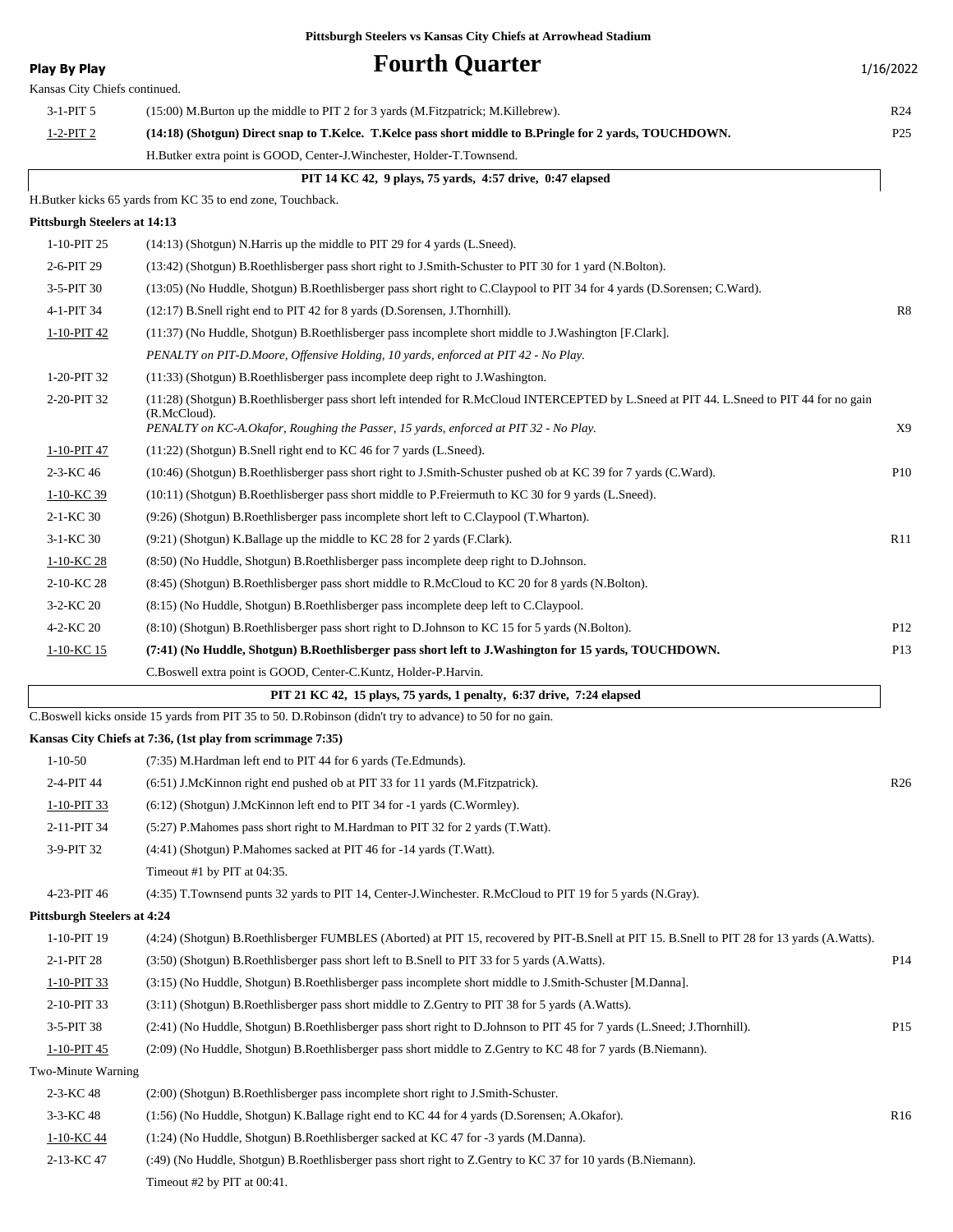|                       |                                                                                                                       |       |   |                    |  |    | Pittsburgh Steelers vs Kansas City Chiefs at Arrowhead Stadium |                     |  |                 |
|-----------------------|-----------------------------------------------------------------------------------------------------------------------|-------|---|--------------------|--|----|----------------------------------------------------------------|---------------------|--|-----------------|
| $3 - 3 - KC 37$       | (:41) (Shotgun) B.Roethlisberger pass short right to R.McCloud to KC 25 for 12 yards (J.Thornhill).                   |       |   |                    |  |    |                                                                |                     |  | P <sub>17</sub> |
| 1-10-KC 25            | (:19) (No Huddle, Shotgun) B.Roethlisberger pass short middle to B.Snell to KC 14 for 11 yards (D.Sorensen, A.Watts). |       |   |                    |  |    |                                                                |                     |  |                 |
|                       | Timeout $#3$ by PIT at $00:11$ .                                                                                      |       |   |                    |  |    |                                                                |                     |  |                 |
| $1-10-KC$ 14          | $(3.11)$ (Shotgun) B.Roethlisberger pass short right to Z.Gentry to KC 3 for 11 yards (B.Niemann; J.Thornhill).       |       |   |                    |  |    |                                                                |                     |  | P <sub>19</sub> |
| <b>END OF OUARTER</b> |                                                                                                                       | Time  |   | <b>First Downs</b> |  |    |                                                                | <b>Efficiencies</b> |  |                 |
|                       | <b>Score</b>                                                                                                          | Poss  | R | P                  |  |    | 3 Down                                                         | 4 Down              |  |                 |
| Pittsburgh Steelers   | 21                                                                                                                    | 11:01 | 3 | 8                  |  | 12 | 4/6                                                            | 2/2                 |  |                 |

**Kansas City Chiefs 42 3:59 2 1 0 3 1/2 0/0**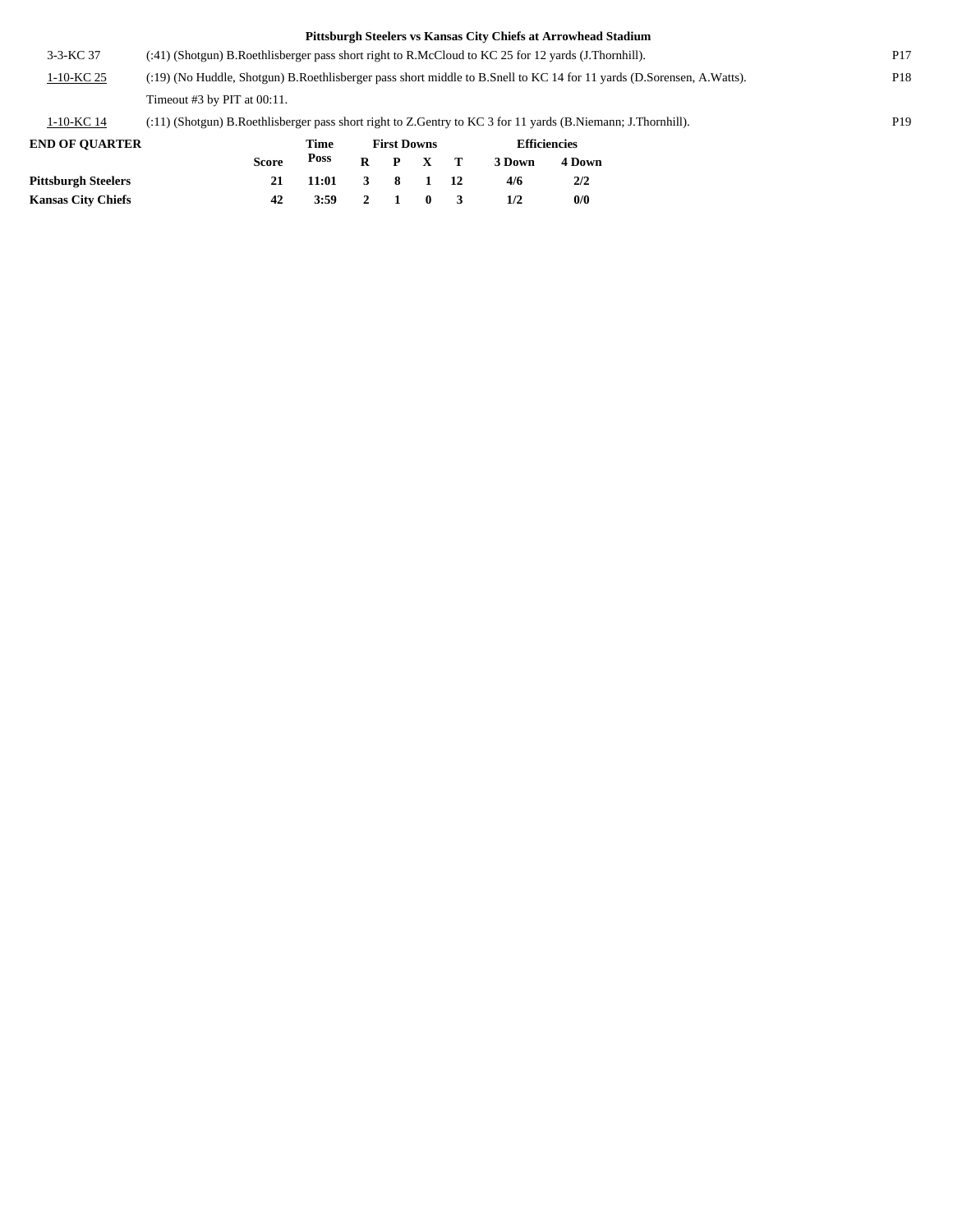## **Miscellaneous Statistics Report**

**Pittsburgh Steelers vs Kansas City Chiefs 1/16/2022 at Arrowhead Stadium**

### **Ten Longest Plays for Pittsburgh Steelers**

| Yards | 0tr | <b>Play Start</b> | <b>Play Description</b>                                                                                                                         |
|-------|-----|-------------------|-------------------------------------------------------------------------------------------------------------------------------------------------|
| 22    |     | 3 1-10-KC 35      | (4:51) (No Huddle, Shotgun) B.Roethlisberger pass deep left to J.Washington to KC 13 for 22 yards (C.Ward).                                     |
| 16    |     | 3 2-12-PIT 23     | (8:46) (Shotgun) B.Roethlisberger pass short left to C.Claypool to PIT 39 for 16 yards (C.Ward).                                                |
| 15    |     | 4 1-10-KC 15      | (7:41) (No Huddle, Shotgun) B.Roethlisberger pass short left to J.Washington for 15 yards, TOUCHDOWN.                                           |
| 13    |     | 3 1-10-KC 13      | (4:15) (No Huddle, Shotgun) B.Roethlisberger pass short right to D.Johnson for 13 yards, TOUCHDOWN.                                             |
| 12    |     | 4 3-3-KC 37       | (:41) (Shotgun) B.Roethlisberger pass short right to R.McCloud to KC 25 for 12 yards (J.Thornhill).                                             |
| 11    |     | 4 1-10-KC 25      | (:19) (No Huddle, Shotgun) B.Roethlisberger pass short middle to B.Snell to KC 14 for 11 yards (D.Sorensen, A.Watts).                           |
| 11    |     | 4 1-10-KC 14      | (:11) (Shotgun) B.Roethlisberger pass short right to Z.Gentry to KC 3 for 11 yards (B.Niemann; J.Thornhill).                                    |
| 10    |     | 4 2-13-KC 47      | (:49) (No Huddle, Shotgun) B.Roethlisberger pass short right to Z.Gentry to KC 37 for 10 yards (B.Niemann).                                     |
| 9     |     | 4 1-10-KC 39      | (10:11) (Shotqun) B.Roethlisberger pass short middle to P.Freiermuth to KC 30 for 9 yards (L.Sneed).                                            |
| 9     |     | 4 1-10-PIT 19     | (4:24) (Shotgun) B.Roethlisberger FUMBLES (Aborted) at PIT 15, recovered by PIT-B.Snell at PIT 15. B.Snell to PIT 28 for 13<br>yards (A.Watts). |

### **Ten Longest Plays for Kansas City Chiefs**

| Yards Qtr PlayStart | <b>Play Description</b> |
|---------------------|-------------------------|
|---------------------|-------------------------|

| 48 |               | 2 3-20-PIT 48       | (:22) (Shotgun) P.Mahomes pass deep right to T.Kelce for 48 yards, TOUCHDOWN.                             |
|----|---------------|---------------------|-----------------------------------------------------------------------------------------------------------|
| 41 |               | 3 2-7-KC 45         | (1:30) (Shotgun) P.Mahomes pass short left to M.Hardman pushed ob at PIT 14 for 41 yards (R.Spillane).    |
| 31 |               | 2 2-10-KC 26        | (4:34) (Shotqun) P.Mahomes pass short middle to T.Kelce pushed ob at PIT 43 for 31 yards (J.Haden).       |
| 31 |               | 3 2-12-PIT 31       | (9:20) (Shotgun) P.Mahomes pass deep right to T.Hill for 31 yards, TOUCHDOWN.                             |
| 29 |               | 3 2-9-KC 45         | (13:38) (Shotgun) P.Mahomes pass short left to D.Robinson to PIT 26 for 29 yards (M.Fitzpatrick).         |
| 27 | $\mathcal{P}$ | 1-10-KC 35          | (:41) (Shotgun) P.Mahomes pass deep right to D.Robinson pushed ob at PIT 38 for 27 yards (M.Fitzpatrick). |
| 23 |               | 2 $1 - 15 - PIT$ 45 | (8:20) (Shotgun) P.Mahomes scrambles left end ran ob at PIT 22 for 23 yards (Te.Edmunds).                 |
| 23 |               | 3 3-12-PIT 28       | (11:51) (Shotgun) P.Mahomes pass short right to J.McKinnon to PIT 5 for 23 yards (Te.Edmunds) [T.Watt].   |
| 20 |               | 1-10-KC 20          | (10:51) P.Mahomes pass short left to J.McKinnon to KC 40 for 20 yards (Te.Edmunds).                       |
| 20 |               | 1-10-KC 24          | (10:35) P.Mahomes pass deep left to T.Hill pushed ob at KC 44 for 20 yards (C.Sutton) [T.Charlton].       |

|                                   | <b>Touchdown Scoring Information</b> | <b>Offense</b> |  | <b>Defense</b> Special Teams |  |  |  |  |
|-----------------------------------|--------------------------------------|----------------|--|------------------------------|--|--|--|--|
| <b>VISITOR</b>                    | Pittsburgh Steelers                  |                |  |                              |  |  |  |  |
| <b>HOME</b>                       | Kansas City Chiefs                   | 6.             |  |                              |  |  |  |  |
| <b>Plaver Scoring Information</b> |                                      |                |  |                              |  |  |  |  |

|     | Club Player      | TD | Rush<br>TD | <b>Rec KO TD</b><br>TD |   | <b>Punt Int TD</b><br>TD |   | Fum<br>TD | Misc<br>TD | FG | XP | 2Pt<br>Rush | 2Pt<br>Rec | Sfty         | Points |
|-----|------------------|----|------------|------------------------|---|--------------------------|---|-----------|------------|----|----|-------------|------------|--------------|--------|
| PIT | D.Johnson        | 0  | 0          |                        | 0 | 0                        | 0 | 0         | 0          | 0  | 0  | 0           | 0          | 0            | 6      |
| PIT | J. Washington    | 0  | 0          |                        | 0 | 0                        | 0 | 0         | 0          | 0  | 0  | 0           | 0          | 0            | 6      |
| PIT | T.Watt           | 0  | 0          | $\mathbf{0}$           | 0 | 0                        | 0 |           | 0          | 0  | 0  | 0           | 0          | 0            | 6      |
| PIT | C.Boswell        | 0  | 0          | $\mathbf{0}$           | 0 | 0                        | 0 | 0         | 0          | 0  | 3  | 0           | 0          | 0            | 3      |
| КC  | <b>B.Pringle</b> | 0  | 0          |                        |   | 0                        | 0 | 0         | 0          | 0  | 0  |             | 0          | 0            | 12     |
| КC  | J.McKinnon       | 0  | 0          |                        |   | 0                        | 0 | 0         | 0          | 0  | 0  |             | 0          | 0            | 6      |
| КC  | T.Kelce          | 0  | 0          |                        |   | 0                        | 0 | 0         | 0          | 0  | 0  | 0           | 0          | 0            | 6      |
| KC  | T.Hill           | 0  | 0          |                        | 0 | 0                        | 0 | 0         | 0          | 0  | 0  | $\Omega$    | 0          | $\mathbf{0}$ | 6      |
| КC  | N.Allegretti     | 0  | 0          |                        | 0 | 0                        | 0 | 0         | 0          | 0  | 0  | $\Omega$    | 0          | 0            | 6      |
| КC  | H.Butker         | 0  | 0          | 0                      | 0 | 0                        | 0 | 0         | 0          | 0  | 6  |             | 0          | 0            | 6      |

| <b>Possession Detail</b>    | <b>First Half</b> |      | <b>Second Half</b> |       | Game           |       |  |
|-----------------------------|-------------------|------|--------------------|-------|----------------|-------|--|
|                             | <b>Visitor</b>    | Home | <b>Visitor</b>     | Home  | <b>Visitor</b> | Home  |  |
| Largest Lead                |                   | 14   | 0                  | 28    |                | 28    |  |
| Drives Leading              | $\mathbf{0}$      |      | 0                  | 4     |                |       |  |
| Time of Possession Leading  | 0:00              | 0:39 | 0:00               | 13:38 | 0:00           | 14:17 |  |
| Largest Deficit             | $-14$             | $-7$ | $-28$              | 0     | $-28$          | -7    |  |
| Drives Trailing             |                   |      | 4                  | 0     | 6              |       |  |
| Time of Possession Trailing | 1:16              | 4:56 | 16:22              | 0:00  | 17:38          | 4:56  |  |
| Times Score Tied Up         |                   |      |                    | 0     |                |       |  |
| Lead Changes                |                   |      |                    | 0     |                |       |  |